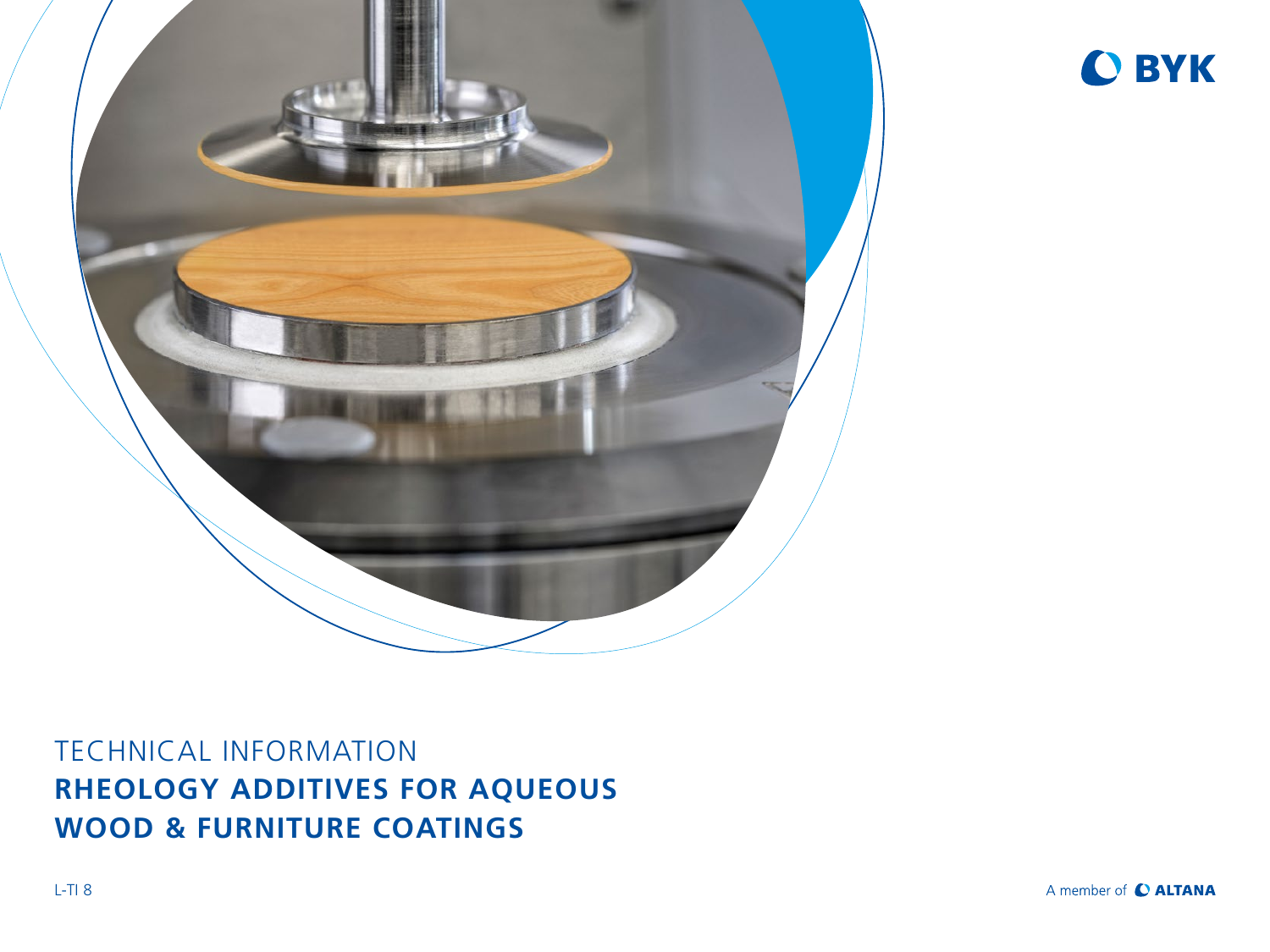# **Contents**

- [Introduction](#page-2-0)
- [Rheology of coatings](#page-3-0)
- [Shear rate](#page-5-0)
- [Rheology additives in wood coatings](#page-8-0)
- RHEOBYK associative thickeners products [and applications](#page-9-0)
- [Structure of RHEOBYK associative thickeners](#page-10-0)
- RHEOBYK associative thickeners for tinting [paste systems](#page-12-0)
- RHEOBYK associative thickeners product [overview](#page-13-0)
- [RHEOBYK associative thickeners](#page-14-0)  [product differentiation](#page-14-0)
- [Influence of cosolvents on](#page-15-0)  [rheological properties](#page-15-0)
- Selection quide for associative thickeners
- RHEOBYK liquid thixotropes
- Natural and synthetic clays
- [LAPONITE and OPTIGEL advantages](#page-22-0)
- [Producing perfect hydroclay gels](#page-23-0)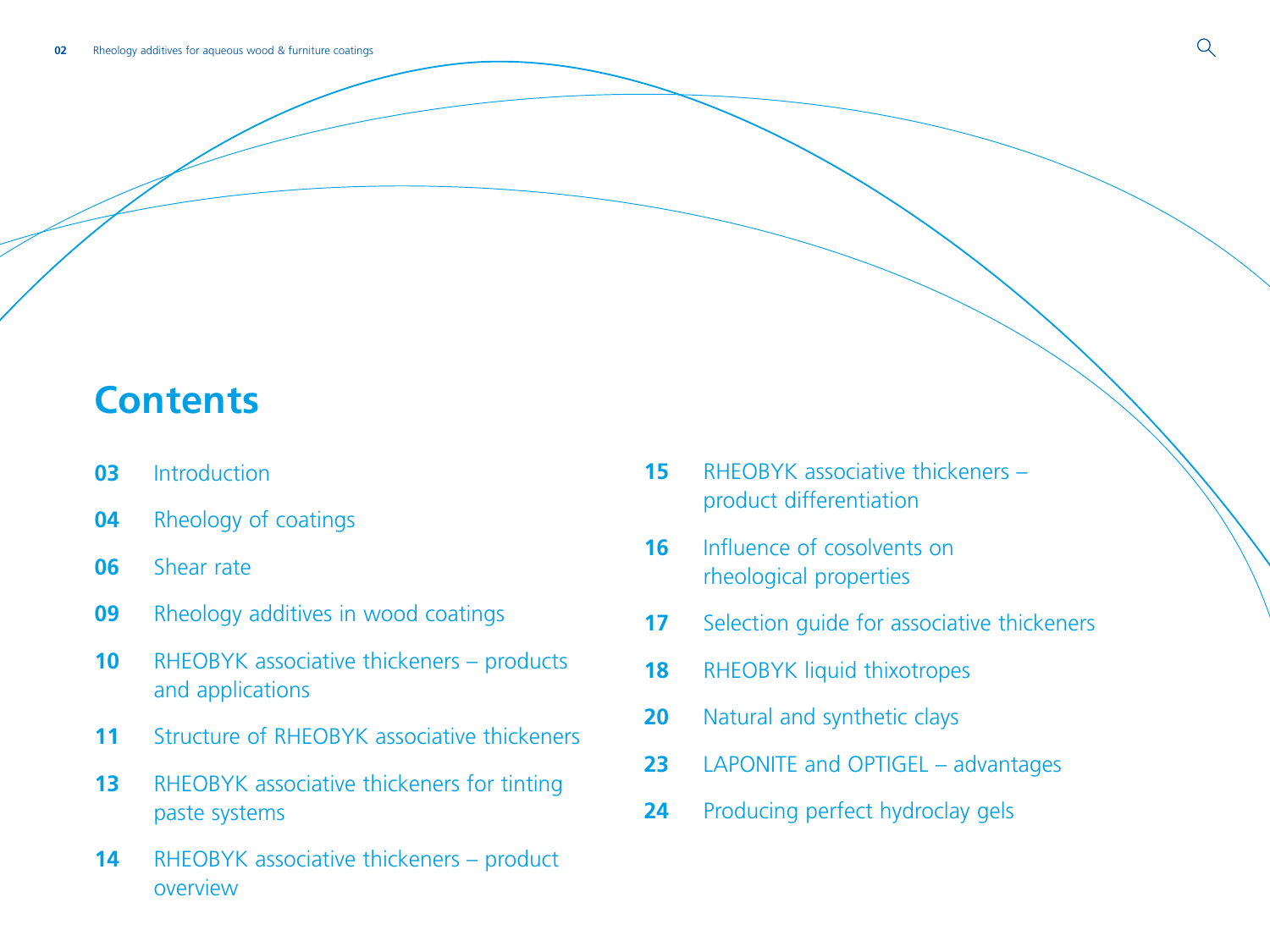# <span id="page-2-0"></span>**Introduction**

Flow behavior is one of the most important characteristics of a liquid coating. To a great extent, flow behavior determines the handling and application properties of the coating.

A key factor in describing flow behavior is viscosity (η). However, for most coating systems, viscosity is not a constant; it is dependent on a variety of parameters. In addition to its dependence on temperature, another primary parameter is the coating's response to mechanical stress, as this can influence application properties.

**Note**

To ensure the best appearance and full functionality, please open in Adobe Acrobat.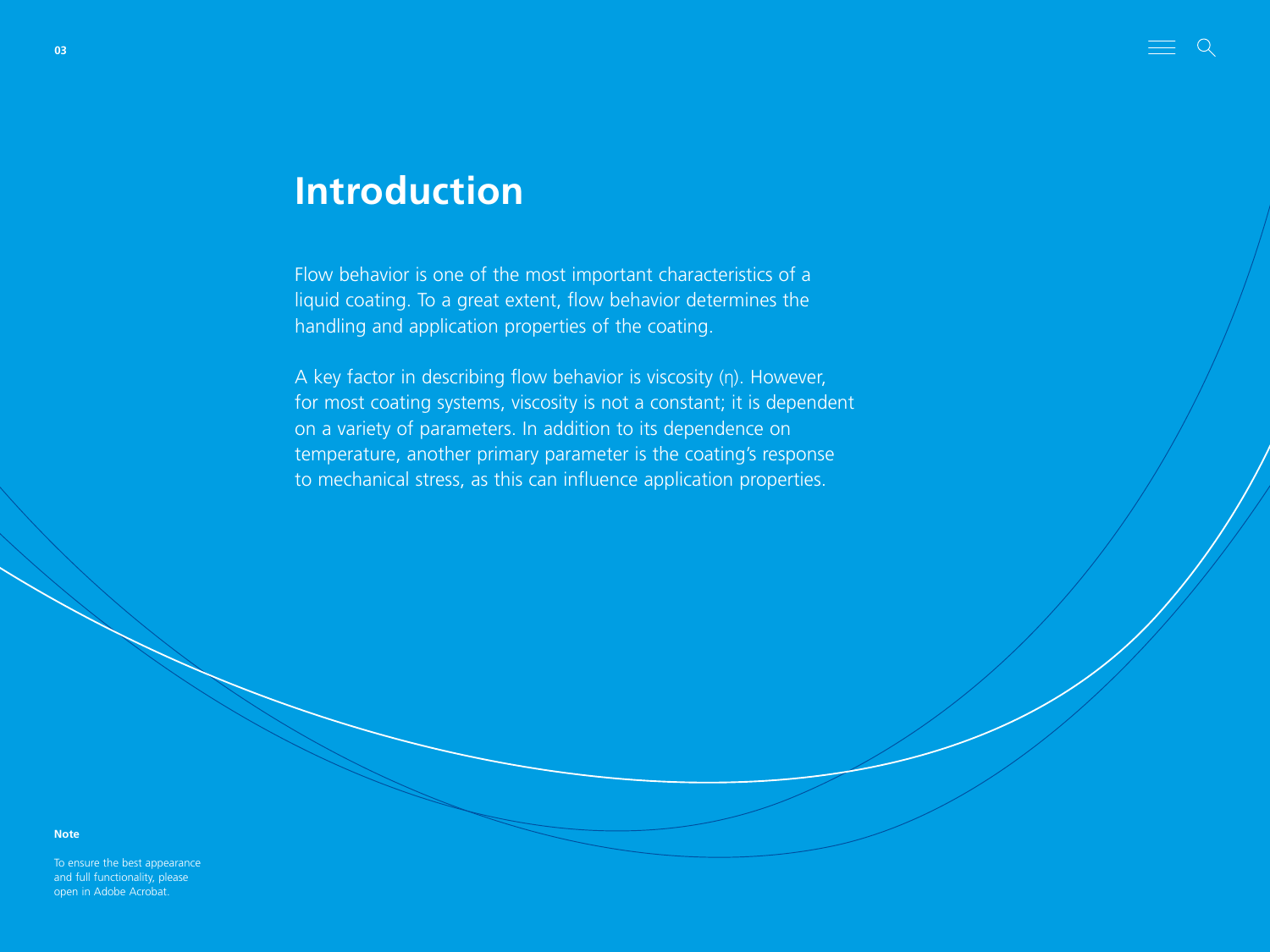# <span id="page-3-0"></span>**Rheology of coatings**

Rheology is the complex interrelationship between viscosity and shear forces. The rheology of a coating system is determined primarily by the:

- binder (chemistry, molecular weight)
- solvent content and resin solubility
- pigmentation level

It can also be influenced by wetting and dispersing additives. Deflocculating additives (e.g. DISPERBYK-2015, DISPERBYK-190) reduce the viscosity, while controlled flocculating additives (such as ANTI-TERRA-250) increase the viscosity and thixotropy. These wetting and dispersing additives are primarily used for pigment stabilization, while their rheological impact is a desirable side effect (see ebook, Wetting and Dispersing Additives).

### **Rheology additives**

Consequently, special rheology additives are required for optimum adjustment of rheological properties. In most cases, these additives are used to improve anti-settling properties during storage and sag resistance during application. In addition, improved flow behavior controls the uniform orientation of matting agents as well as effect pigments (aluminium and pearlescent pigments) and factors such as image sharpness in printing inks. Numerous products designed to control the rheology of coating systems are already on the market and their mechanisms are essentially the same: In the liquid phase, these additives form three-dimensional networks (typically by hydrogen bonding). These lattice structures are temporarily destroyed by shear, and recover after shear is discontinued to give the coating its pseudoplastic or thixotropic flow properties.

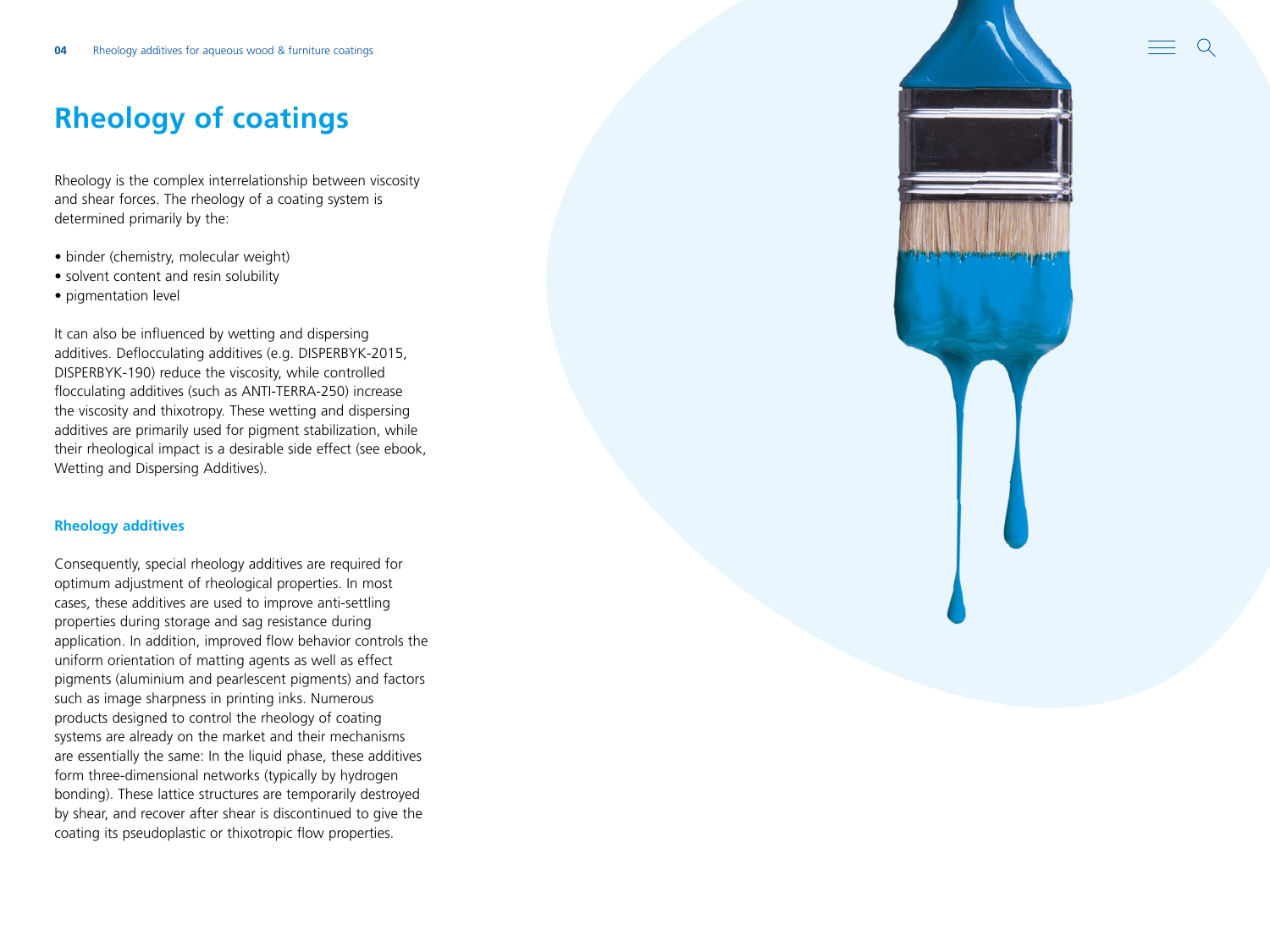### **Sedimentation, sagging**

During storage, pigments and fillers in a coating can settle and form sediments that are difficult to reincorporate (G. 01). During application on inclined and vertical surfaces, runs and sags frequently occur at higher film thicknesses (G.02). Higher viscosity at low shear in combination with a yield point can substantially reduce both sedimentation and sagging. This results in longer shelf life with less settling and better sag resistance during application.

However, the rheological properties described above may also have undesirable effects on the deaeration/defoaming and leveling properties of the coating: air bubbles rise to the coating surface more slowly and surface leveling is impaired. Clearly the "right" flow behavior is always a compromise partly governed by the application parameters for each particular application.

### Sedimentation and settling



**Sagging** 



**G.01**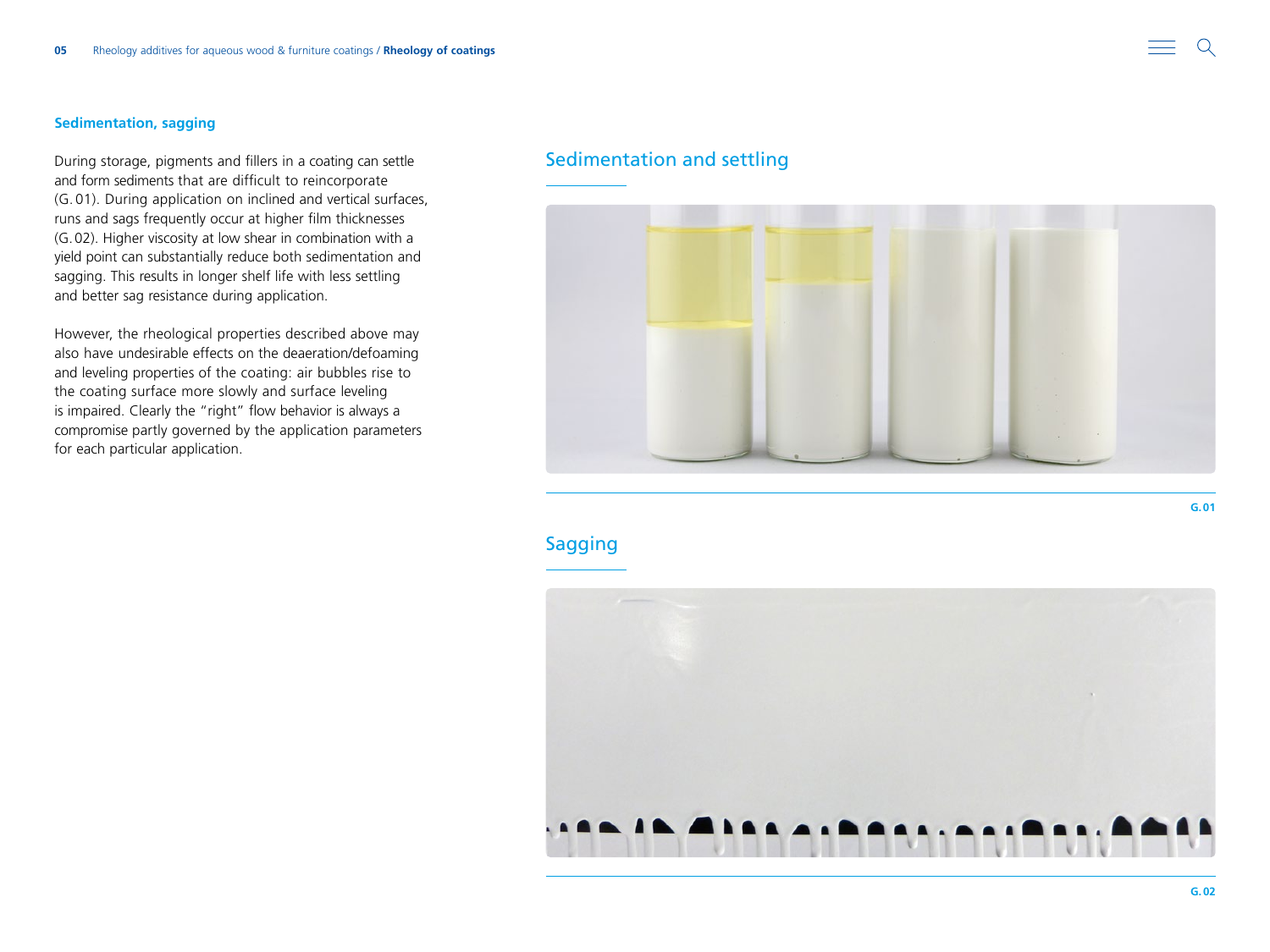## <span id="page-5-0"></span>**Shear rate**

The dependence of viscosity on shear rate is of practical importance. In practice, a relatively large shear range must be considered (G.03). During production (dispersing, blending, and filling) and application (rolling, brushing or spraying), coatings are exposed to high shear rates  $($  > 1000 s<sup>-1</sup>); during storage and in the interval between application and hardening, shear rates are relatively low  $(< 1 s<sup>-1</sup>)$ . Rheological characterization over the entire shear range is best obtained with rotational viscometers. In all instruments of this type, the liquid to be tested is sheared between a stationary surface and a moving surface.

A known rotational force is applied and the resulting rotation speed, dependent on the liquid's resistance to flow (viscosity), is measured. From the measured shear rate  $\dot{\gamma}$  (proportional to the rotation speed) and shear stress  $\tau$  (proportional to the force applied), the viscosity  $\eta$  may be calculated and charted in a viscosity curve diagram (G.03).

### **Important rheology parameters**

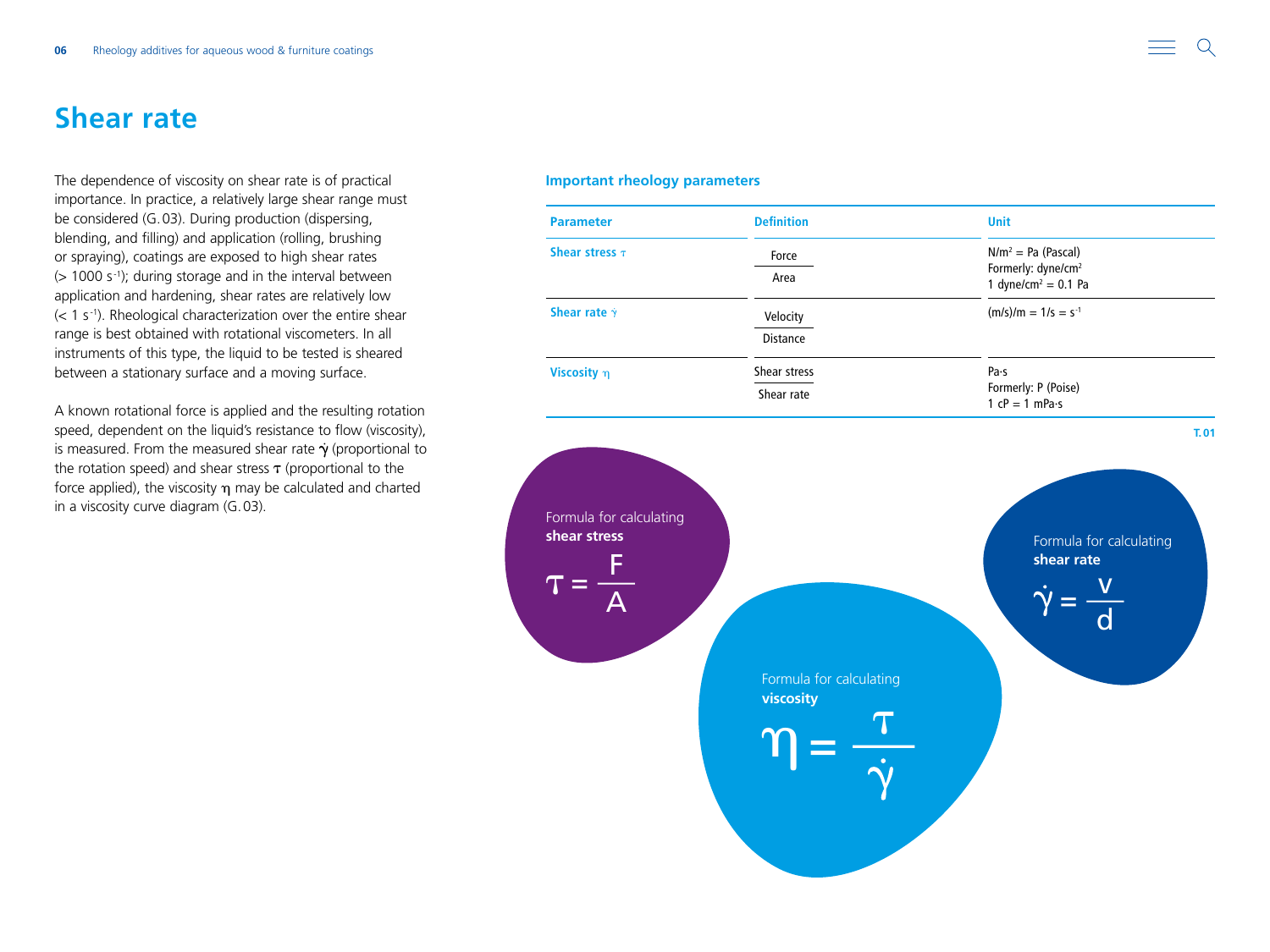### Typical shear ranges

**Viscosity η** (Pa·s)



**Low-shear** conditions are typically experienced by the coating while it is stored in the can and immediately after it has been applied to the substrate. During these phases, low shear viscosity is needed to resist pigment settling and film sag while providing the required leveling of the applied coating film. Low shear viscosity is often measured using a Brookfield viscometer.

**Medium-shear** conditions are created during coating stirring, pouring, and some types of pumping. During these phases, medium shear viscosity helps to facilitate good in-can appearance and handling properties and may also affect spattering. Medium shear viscosity is often measured using a Krebs-Stormer viscometer and a Brookfield viscometer at high rpm. Krebs-Stormer viscosity is expressed in Krebs Units (KU), and rheology additives are often referred to in "KU builders" or "medium-shear builders."

**High-shear** processes include brushing, certain aspects of rolling, and spraying. High shear viscosity influences brush and roller drag, as well as film building and hiding power.

High shear viscosity is often measured using a cone-plate viscometer including the standard ICI viscometer. Therefore, rheology additives that offer a good high shear viscosity are often referred to as "ICI builders" or "high-shear builders."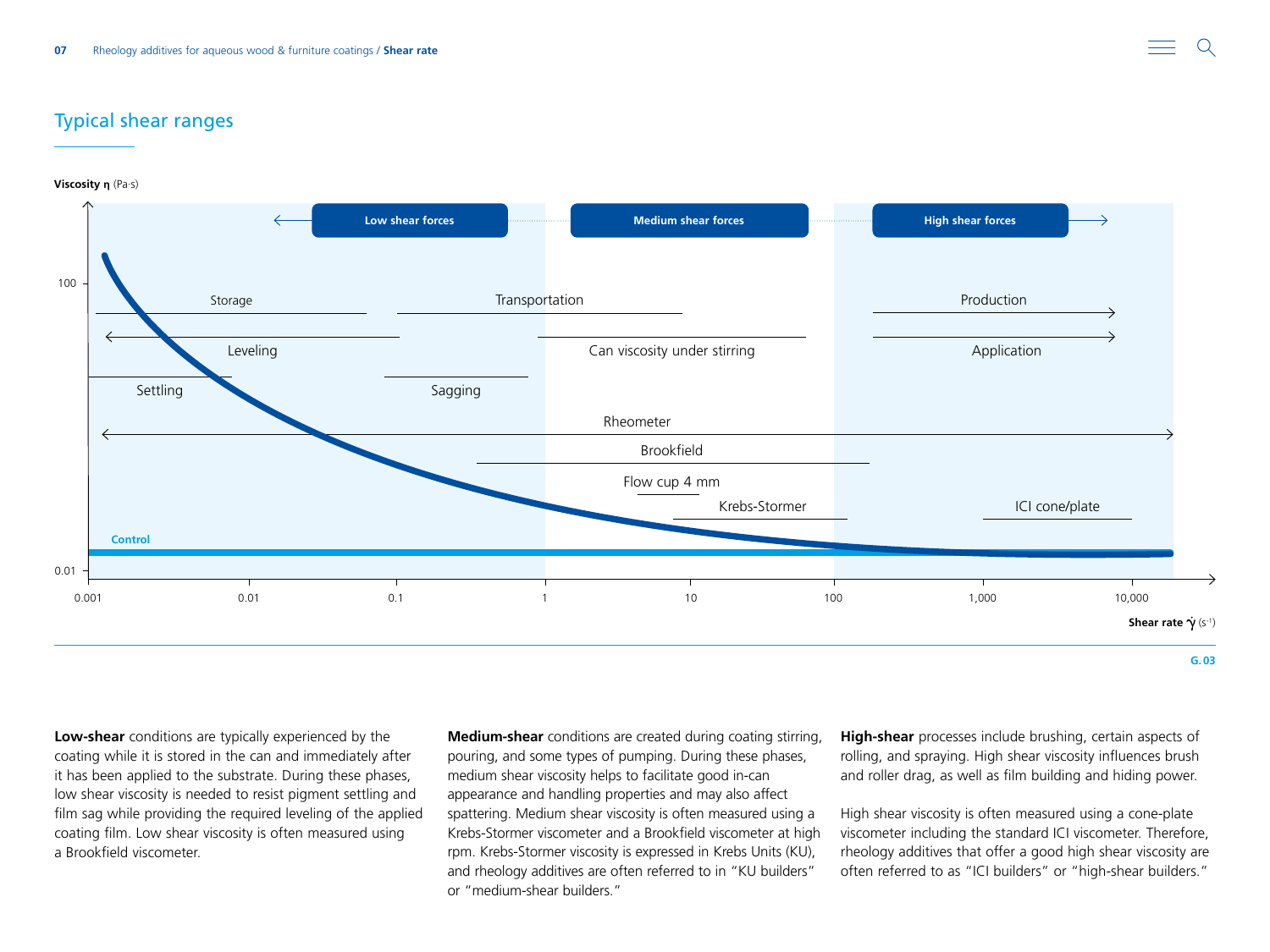







#### **Newtonian flow behavior**

**Viscosity η**

Viscosity **n** 

The simplest form of flow behavior occurs if viscosity is independent of shear rate. This behavior, also known as Newtonian flow, only occurs in ideal liquids and can be observed in water, pure solvents, and mineral oils, for example. Since viscosity does not depend on shear rate, it can be measured at any shear rate (single-point measurement) to obtain a complete rheological description of the system. In coating systems, however, Newtonian flow behavior is not typical and actually undesirable (other than in some stain formulations): the slightest shear stress (gravity) induces flow, resulting in sagging after application. Such formulations also exhibit rapid settling.

#### **Pseudoplasticity and thixotropy**

With regard to sedimentation behavior, pseudoplastic and thixotropic materials demonstrate very similar performance: high viscosity at low shear rates reduces settling. The differences between pseudoplastic and thixotropic liquids become more obvious when focusing on sagging and sag resistance: Pseudoplastic materials allow application of fairly thick films without sagging because viscosity recovery occurs very quickly following application. Thixotropic materials also display increased sag resistance, however, the effect is less pronounced because the process of viscosity recovery is slower. On the other hand, this can be beneficial regarding deaeration and leveling.

#### **Pseudoplastic flow behavior**

More typical flow behavior seen in coating systems is pseudoplasticity, also known as "shear thinning." Here, viscosity is inversely proportional to shear rate: Viscosity decreases as shear increases, i.e. the coating material becomes thinner. Frequently, such liquids also exhibit a yield point: it does not flow at low shear; flow only begins after the yield point has been reached or exceeded. In terms of application properties, this type of flow behavior has some advantages: The coating has a low viscosity when subjected to high shear, simplifying handling during production and application. At lower shear rates, for example during storage, the coating's viscosity is higher, thus effectively eliminating pigment sedimentation. At the same time, sag resistance following application on vertical surfaces is substantially improved. However, higher viscosity at lower shear rates may be undesirable for surface flow and deaeration of the freshly applied wet paint film. A stated viscosity for any pseudoplastic material is only meaningful if the corresponding shear rate is also indicated. Hence, a single-point measurement for such materials is of little value; the rheological behavior of the material can only be represented by the entire viscosity curve.

#### **Thixotropic flow behavior**

Thixotropy describes viscosity behaviors that are both timedependent and shear-dependent. A pseudoplastic substance exhibits different viscosities as a function of changing shear rates, but these viscosities are independent of time. When a thixotropic substance is sheared at a constant rate, viscosity decreases as shear (time) duration increases. Once the shear is discontinued  $(= 0)$ , viscosity returns to the original value. The viscosity curve of thixotropic liquids typically shows a "hysteresis loop," i.e. viscosity recovery after shear does not replicate the initial shear thinning from the equilibrium curve. Recovery viscosity is lower than the shear down viscosity at every shear rate. This clearly shows that it is not possible to attribute a unique viscosity value at a given shear rate for a thixotropic material; the viscosity measured depends on the sample's prior shear history.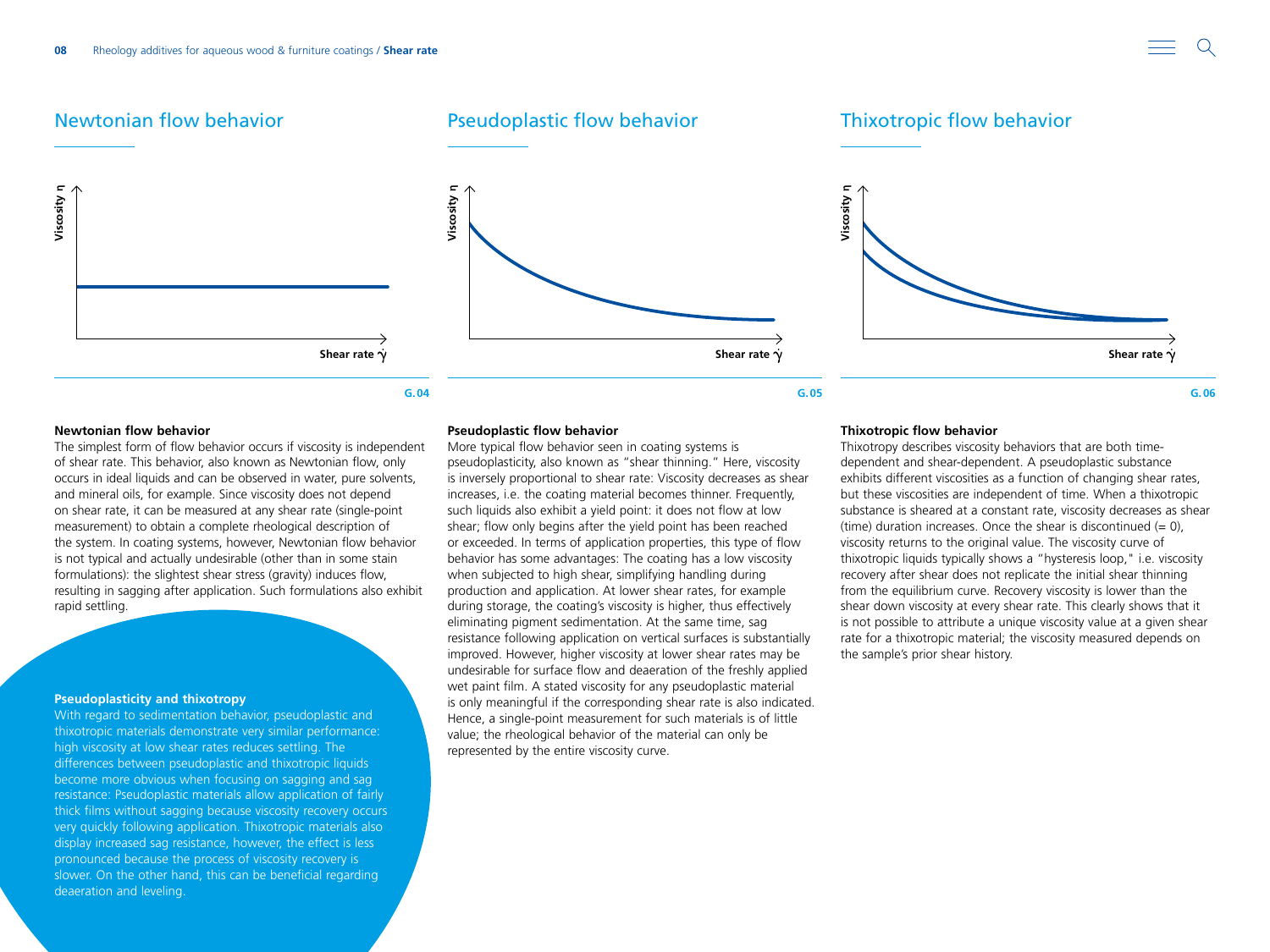## <span id="page-8-0"></span>**Rheology additives in wood coatings**

Wood coatings are applied in different ways and each application method requires a different viscosity profile. Therefore the choice of additive also changes depending on whether the film is applied by roller, curtain coater or if it is sprayed by HVLP or airless/airmix. In addition to the application method, both the geometry and position (vertical or horizontal) of the coated object are also important when choosing flow properties.

Coatings applied by spraying require some pseudoplasticity so that their viscosity is low enough to pass through the nozzle, yet high enough not to sag once they hit the substrate.

In addition to the application method, the formulation itself also plays a key role: Matted and pigmented systems require a certain elastic flow to prevent settling.

BYK offers a full product range to cover and fulfill all of these different requirements.

## BYK rheology additives for wood coatings

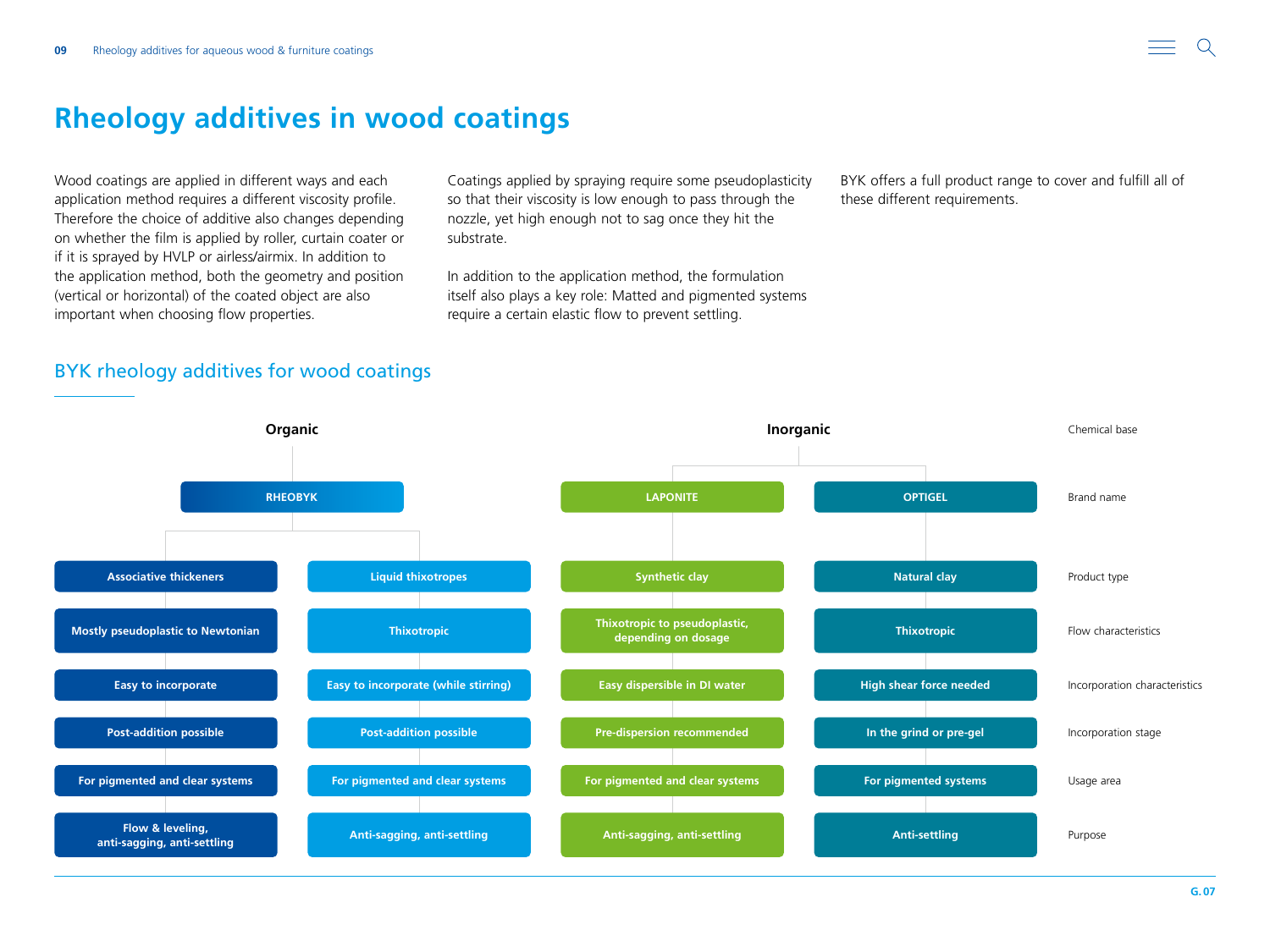## <span id="page-9-0"></span>**RHEOBYK associative thickeners – products and applications**

RHEOBYK associative thickeners have been designed to offer formulators broad formulating latitude in paints, coatings, inks, sealants, caulks, and adhesives while alleviating many of the problems often encountered with conventional urethane-based thickeners. RHEOBYK associative thickeners impart excellent flow and leveling, high film build, excellent stability, and unsurpassed resistance to blister, spatter, and syneresis when used with a broad variety of latex binders, including large and small particle size acrylics, vinyl acrylics, styrene acrylics, and ethylene vinyl acetates (EVAs). While the use of RHEOBYK associative thickeners can eliminate or reduce the need for cellulosics, these products are more compatible with cellulosics than urethane-based thickeners, leading to reduced paint syneresis and curtain sagging.

### **RHEOBYK associative thickeners technology in paints and coatings:**

- Increased resistance
- (to water, alcohol, liquid cleansers, etc.)
- Improved barrier effect
- Improved viscosity stability with tinting pastes
- Increased stability with respect to pH fluctuations
- No syneresis and improved storage stability
- No reduction in gloss
- Haze-free
- VOC-free
- Tin-free

### **Rheological effects**

Different associative thickeners can be used to adjust various effects in the three different shear ranges: low, medium, and high shear. Low-shear thickeners lead to an improved storage stability and sag resistance. Medium-shear thickeners are used to improve in-can viscosity and high shear thickeners increase brush drag and improve the spatter resistance.

### **HEUR – Hydrophobic ethoxylated urethane**

- Non-ionic and emulsifier-free
- Typical HEUR odor and clarity
- Designed for high shear viscosity range for PU and acrylic dispersions, as well as vinyl, EVA, and low-responsive systems
- Suitable for exterior coatings

## Structure of HEUR

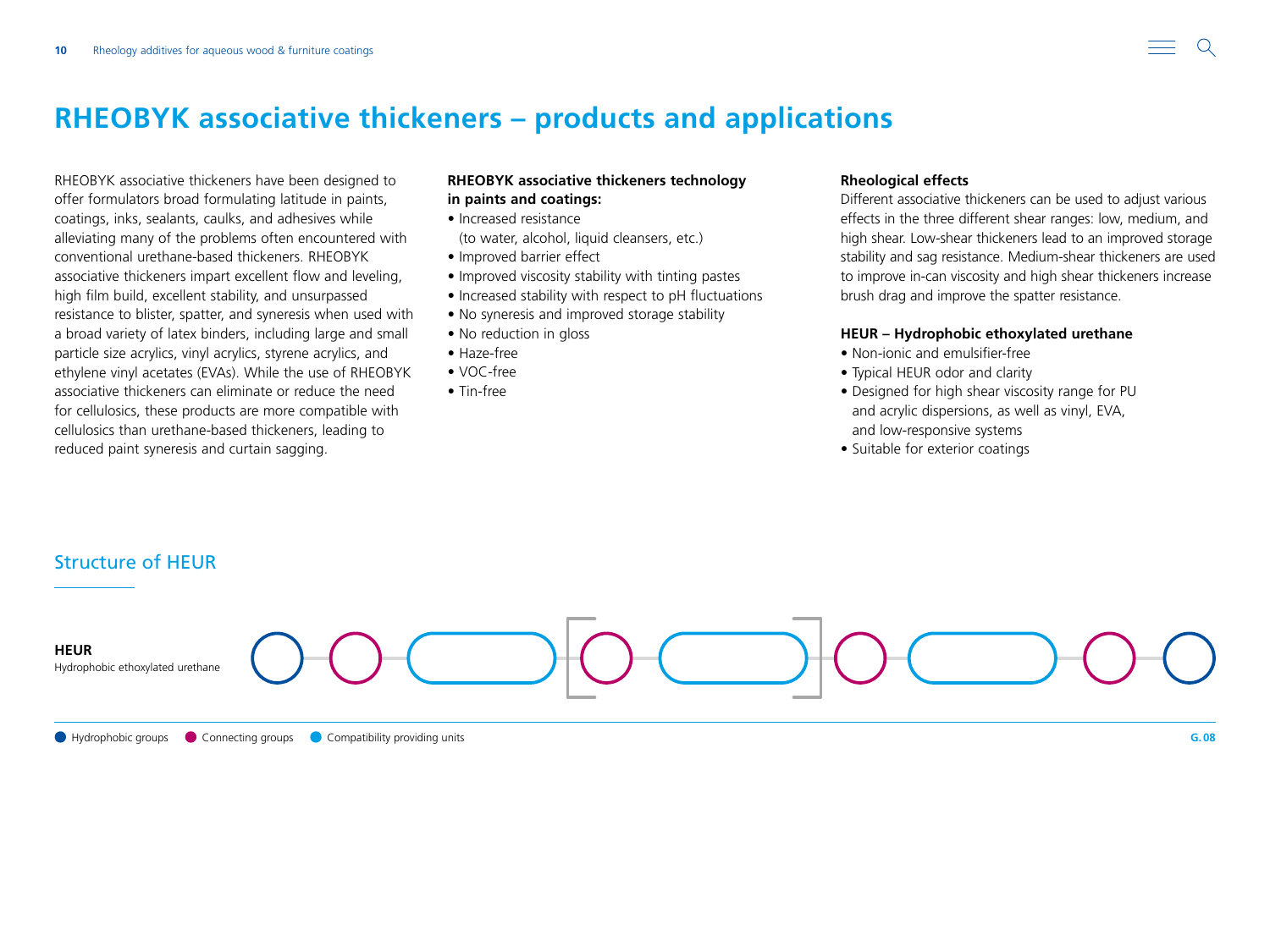## <span id="page-10-0"></span>**Structure of RHEOBYK associative thickeners**

RHEOBYK associative thickeners are water-soluble, associative polymer thickeners. They primarily consist of water-soluble polyalkylene glycol, onto which a few non-water-soluble (hydrophobic) groups have been added. In aqueous solution, these hydrophobic groups either group together to form micelles or associate with other hydrophobic components, such as latex particles. The long polyalkylene oxide backbone remains dissolved in water, where it links micelles and latex particles into a network – this is what causes the rheological effect. The greater the amount of (finely divided) latex particles present that can associate with the hydrophobic groups, the greater the rheological effect. Hence the term "associative" thickening (G.09).

Associative thickening mechanism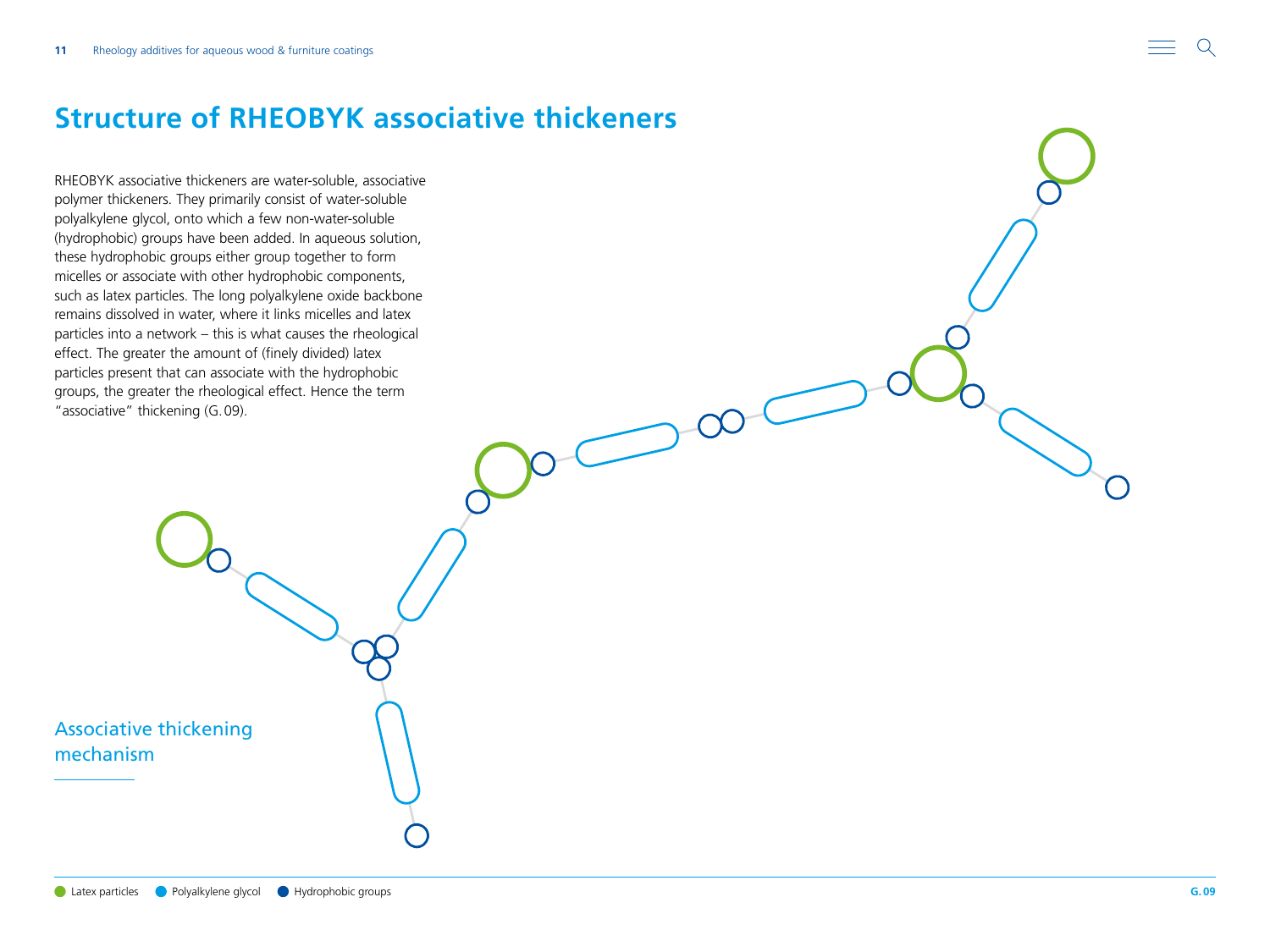#### **How it works**

When the interactions described above form a threedimensional network, associative thickeners greatly increase viscosity, especially under high-shear conditions. This strengthens the internal structure and thickens the material to a honey-like consistency, a process also described as brush drag. The number and chemical nature of the hydrophobic groups in the thickener molecule determine whether the increase in viscosity that can be achieved will produce a Newtonian or thixotropic/pseudoplastic behavior. Unlike systems utilizing laminar silicates (OPTIGEL) to produce a thixotropic behavior, systems thickened with RHEOBYK associative thickeners have no yield point, which ensures superior paint flow and leveling (G.10).

#### **Impact of structure on performance**

The size of the hydrophobic groups influences the additive's performance. These hydrophobic groups are mostly aliphatic hydrocarbon chains with a chain length of 6–16 C atoms. With longer chains the flow behavior will be more pseudoplastic and the viscosity at low shear will be high. These additives are called low-shear thickeners.

Shorter hydrophobic chains will result in a more Newtonian flow: instead of providing high viscosity at low shear, they provide higher viscosity at higher shear rates. These products are called high-shear thickeners (G.11).

### Associative thickener vs. a laminar silicate



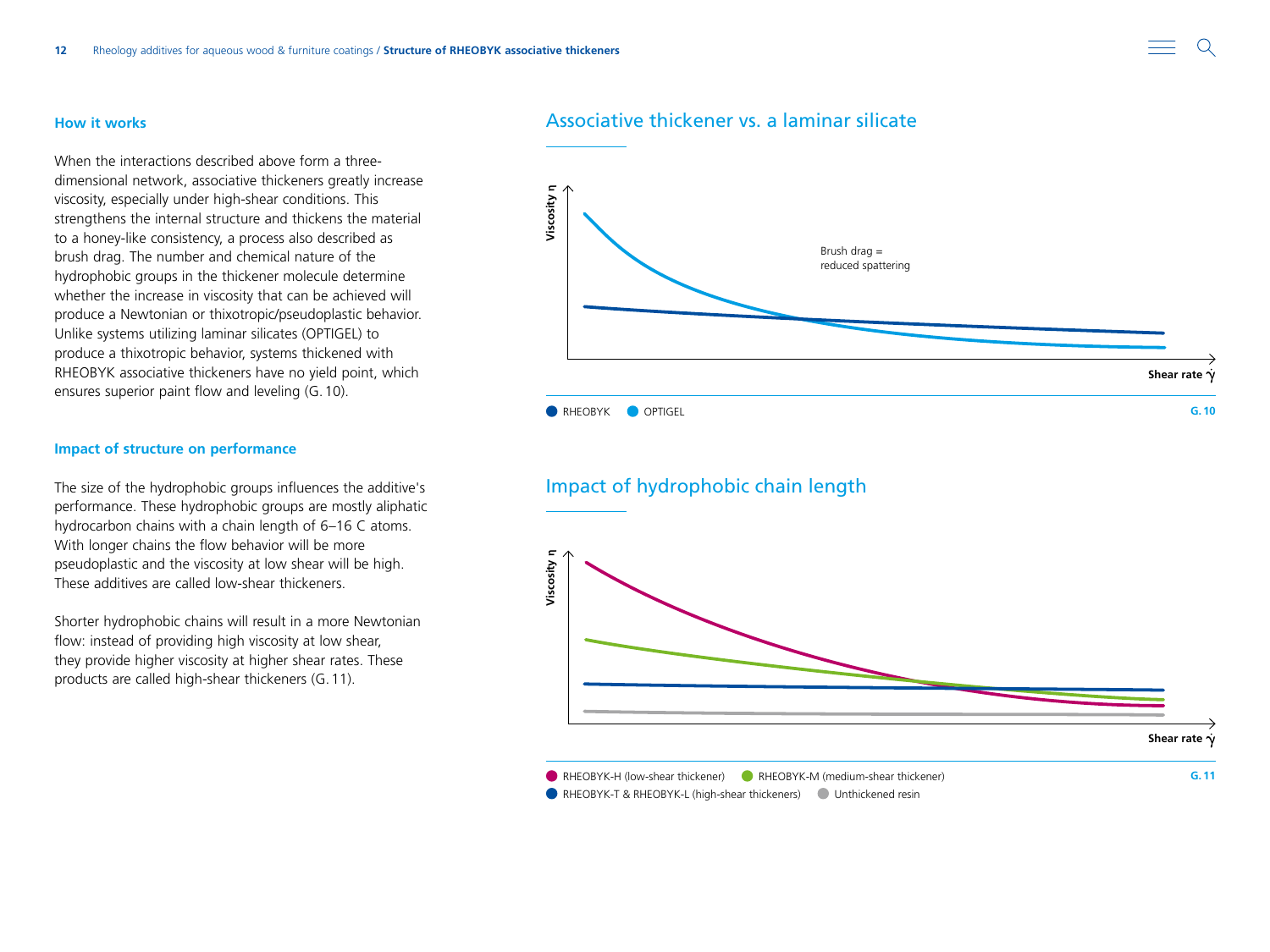## <span id="page-12-0"></span>**RHEOBYK associative thickeners for tinting paste systems**

Associative thickeners are often sensitive to the addition of surfactants, dispersing agents, wetting agents, and solvents. These additives reduce the associative interactions between the latex particles and the hydrophobic groups of the thickener, thereby reducing viscosity. This problem primarily arises when adding pigment concentrates that contain large amounts of interfering agents, such as dispersants and surfactants. (G.12)

**RHEOBYK-7600** leads to a considerable increase in viscosity in the low shear range, stabilizes viscosity when colorant is added, and improves color paste acceptance.

The rheological properties are comparable with those of HEAT technology. The new additive also offers significantly better leveling properties. In addition to being VOC-, APEO-, and tin-free, RHEOBYK-7600 is also liquid, which facilitates incorporation and handling. Due to its composition, it is highly compatible in many aqueous systems. Both sagging tendency and storage stability are improved. It is not necessary to adjust the pH value or control the temperature during incorporation.

Processability is optimized by combining with rheology additives that are effective in the high shear range.

### **Benefits**

- Very good viscosity stability after tinting
- Balanced ratio of anti-sagging and leveling improved leveling properties
- Improved colorant acceptance
- Improved anti-settling and anti-sagging properties
- Good compatibility with different systems
- Easy handling and incorporation due to the viscosity of the additive
- VOC-, APEO-, and tin-free

#### **Conclusions**

Over the years, the paint and coatings industry has adopted environmental regulations to lower VOC emissions in architectural coatings. As a result, paint manufacturers are moving from traditional oil-based paint systems to aqueous paint systems. The challenge for the paint manufacturer is to maintain performance properties such as brushability, stain removal, and durability.

The RHEOBYK associative thickeners system introduced in 1997 was designed for the paint manufacturer for use in

latex or aqueous paints to provide a smooth and creamy paint consistency with butter-like brush feel while preventing roller spatter (splashing that can occur from the paint roller). In addition, a patented technology allows all RHEOBYK associative thickeners to be supplied VOC-free. This technology, known as RHEOBYK associative thickeners VF technology, will also further enhance paint quality in areas such as color uniformity and paint consistency (Iess separation).

## RHEOBYK-7600 – theoretical consideration of viscosity stability after tinting

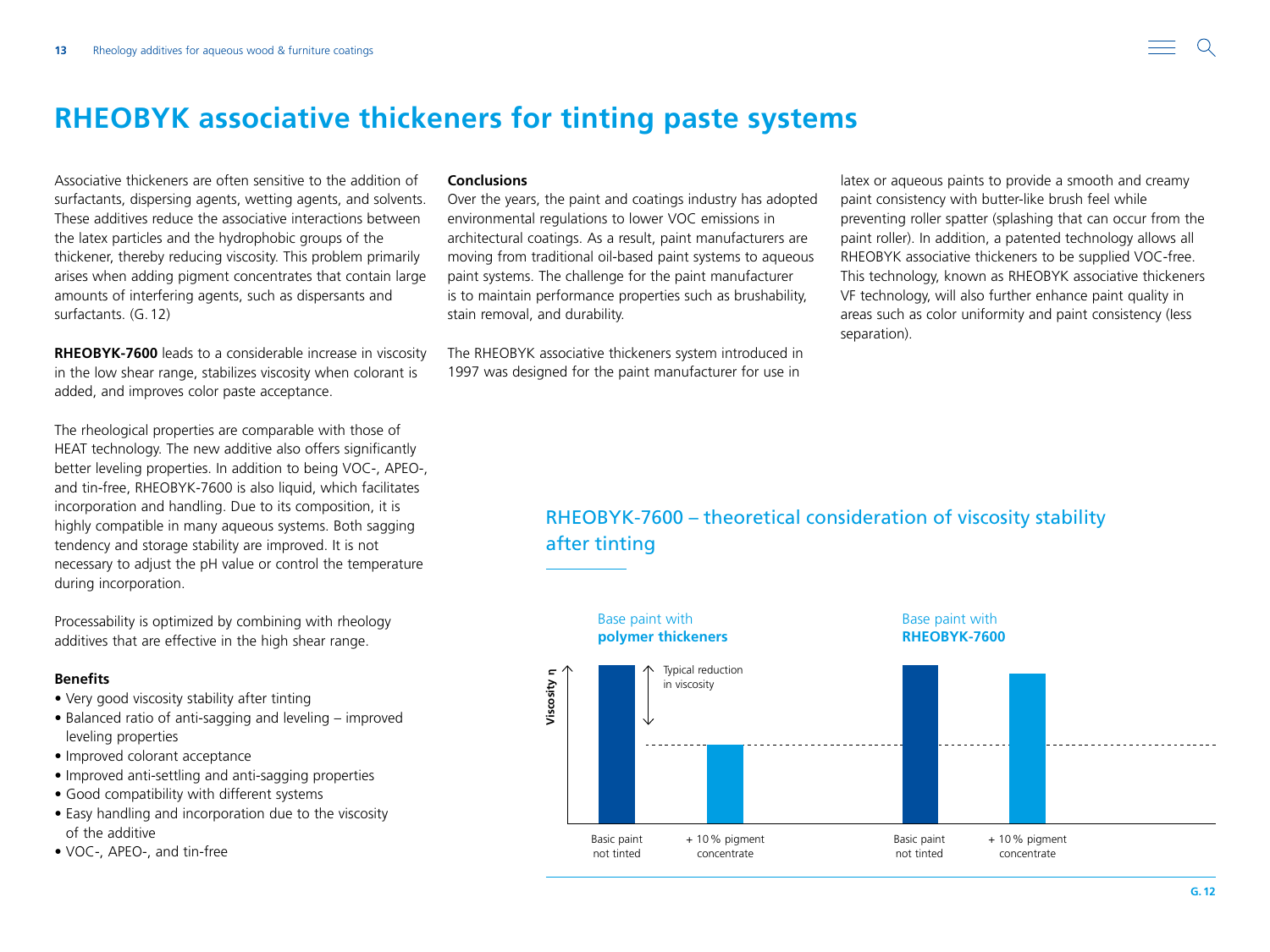## <span id="page-13-0"></span>**RHEOBYK associative thickeners – product overview**

| <b>Product</b>                      | <b>Chemistry</b> |             | <b>Remarks</b> |           |                       |                   |           |                |                   |                                                                                                       |
|-------------------------------------|------------------|-------------|----------------|-----------|-----------------------|-------------------|-----------|----------------|-------------------|-------------------------------------------------------------------------------------------------------|
|                                     |                  | Actives (%) | Ratio P:N*1    | VOC-free  | SVOC <sub>(g/l)</sub> | Formaldehyde-free | APEO-free | Organotin-free | Typical usage (%) |                                                                                                       |
| High- & medium-shear thickeners     |                  |             |                |           |                       |                   |           |                |                   |                                                                                                       |
| <b>RHEOBYK-L 1400 VF</b>            | <b>HEUR</b>      | 20.0        | 2.0:4.5        | $\bullet$ | $1.5 - 5.0$           | $\bullet$         | $\bullet$ | $\bullet$      | $0.8 - 2.0$       | Highly efficient ICI builder suited for acrylic and styrene-acrylic systems                           |
| RHEOBYK-M 2600 VF                   | <b>HEUR</b>      | 20.0        | 3.0:3.0        |           | $5.0 - 10.0$          | $\bullet$         | $\bullet$ | $\bullet$      | $0.8 - 2.0$       | Designed for lower response resin systems and offers "balanced rheology" in these<br>systems          |
| <b>RHEOBYK-T 1000 VF</b>            | <b>HEUR</b>      | 22.5        | 1.0:5.0        |           | $<1.5$                | $\bullet$         | $\bullet$ | $\bullet$      | $0.8 - 2.0$       | ICI Driver with minimal impact on KU response                                                         |
| <b>RHEOBYK-T 1010 VF</b>            | <b>HEUR</b>      | 22.5        | 1.5:4.5        | $\bullet$ | < 1.5                 | $\bullet$         | $\bullet$ | $\bullet$      | $0.8 - 2.0$       | Improved Newtonian/ICI Driver and resistance to syneresis                                             |
| <b>Low-shear thickeners</b>         |                  |             |                |           |                       |                   |           |                |                   |                                                                                                       |
| <b>RHEOBYK-425*2</b>                | <b>HEUR</b>      | 50.0        | 4.0:1.0        | $\bullet$ | $1.5 - 5.0$           | $\bullet$         |           |                | $0.1 - 2.0$       |                                                                                                       |
| RHEOBYK-7610                        | <b>HEUR</b>      | 20.0        | 5.0:0.0        | $\bullet$ | < 1.5                 | $\bullet$         |           | $\bullet$      | $0.2 - 2.0$       | Excellent leveling properties while providing good sag-resistance, for airless application            |
| RHEOBYK-H 3300 VF                   | <b>HEUR</b>      | 17.5        | 4.0:2.0        | $\bullet$ | < 1.5                 | $\bullet$         | $\bullet$ | $\bullet$      | $0.5 - 2.5$       | Most universal associative thickener with balanced properties. Good starting point for<br>evaluations |
| <b>RHEOBYK-H 6500 VF</b>            | <b>HEUR</b>      | 20.0        | 5.0:2.0        | $\bullet$ | $5.0 - 10.0$          | $\bullet$         | $\bullet$ | $\bullet$      | $0.5 - 2.5$       |                                                                                                       |
| <b>RHEOBYK-H 7500 VF</b>            | <b>HEUR</b>      | 17.5        | 5.0:1.0        | $\bullet$ | $5.0 - 10.0$          | $\bullet$         | $\bullet$ | $\bullet$      | $0.5 - 2.5$       | Developed for a variety of hard-to-thicken latexes                                                    |
| <b>RHEOBYK-H 7625 VF</b>            | <b>HEUR</b>      | 20.0        | 4.0:0.0        | $\bullet$ | < 1.5                 | $\bullet$         | $\bullet$ | $\bullet$      | $0.1 - 1.5$       | cPs/KU Driver for low binder systems, ideal for spray applied contractor brands                       |
| <b>Specialty rheology modifiers</b> |                  |             |                |           |                       |                   |           |                |                   |                                                                                                       |
| RHEOBYK-7600                        | <b>HEUR</b>      | 15.0        | 5.0:0.0        | $\bullet$ |                       | $\bullet$         | $\bullet$ | $\bullet$      | $0.1 - 1.5$       | Excellent viscosity stability during tinting                                                          |
| <b>RHEOBYK-HV 80</b>                | <b>HASE</b>      | 30.0        | 7.0:1.0        |           |                       | $\bullet$         | $\bullet$ | $\bullet$      | $0.5 - 2.5$       |                                                                                                       |

Yes  $*^1 P$  = pseudoplastic, N = Newtonian, 1 = weak, 7 = strong  $*^2$  Contains organotin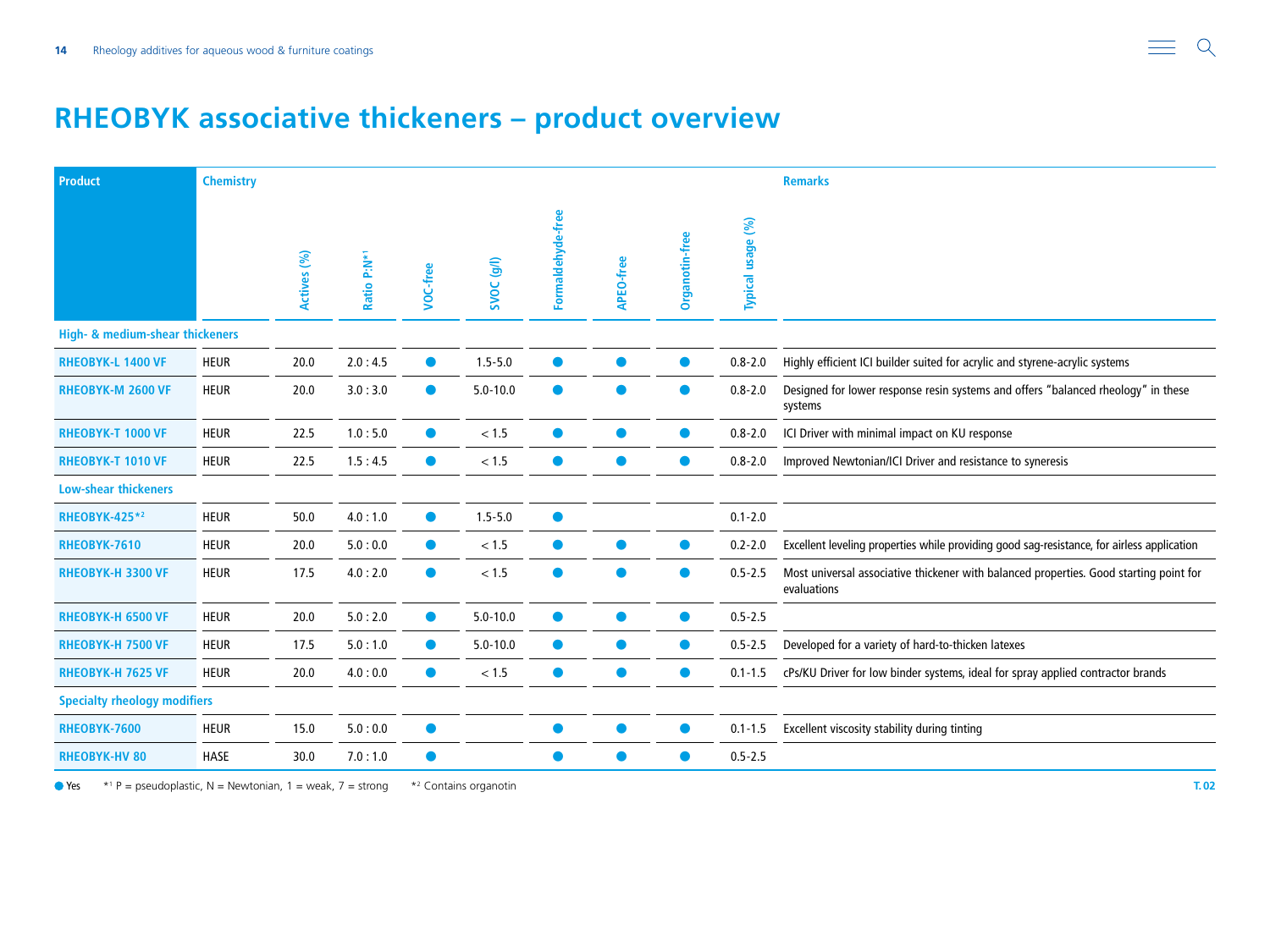## <span id="page-14-0"></span>**RHEOBYK associative thickeners – product differentiation**

The typical rheology profile of associative thickeners is caused by the differently pronounced interactions between the acrylic copolymer dispersion and the associative thickener.

All associative thickeners demonstrate pseudoplasticity. After shear stress is stopped the viscosity will recover immediately.

The greater the pseudoplasticity, the greater the increase in viscosity in the low shear area. Conversely, the lower the pseudoplasticity, the lower the shear thinning effect, and the more Newtonian the viscosity profile, respectively (G.13).

RHEOBYK-H 7625 VF RHEOBYK-H 7500 VF RHEOBYK-7600

The highly pseudoplastic RHEOBYK-H additives are used in airless and airmix spray applications, especially in vertical spray. Here it is also useful to combine a pseudoplastic associative thickener such as RHEOBYK-H 7500 VF with LAPONITE products to prevent the sagging effect.

Medium pseudoplastic additives RHEOBYK-M 2600 VF or

The more Newtonian additives are used for roller or curtain coater applications. They will also improve the brushability and prevent spattering due to their strong performance in the high shear area. In combination with LAPONITE, they will also provide the typical alkyd feeling during brush application.



## All products



■ RHEOBYK-T 1000 VF ■ RHEOBYK-T 1010 VF ■ RHEOBYK-L 1400 VF ■ RHEOBYK-M 2600 VF ■ RHEOBYK-H 3300 VF ■ RHEOBYK-H 6500 VF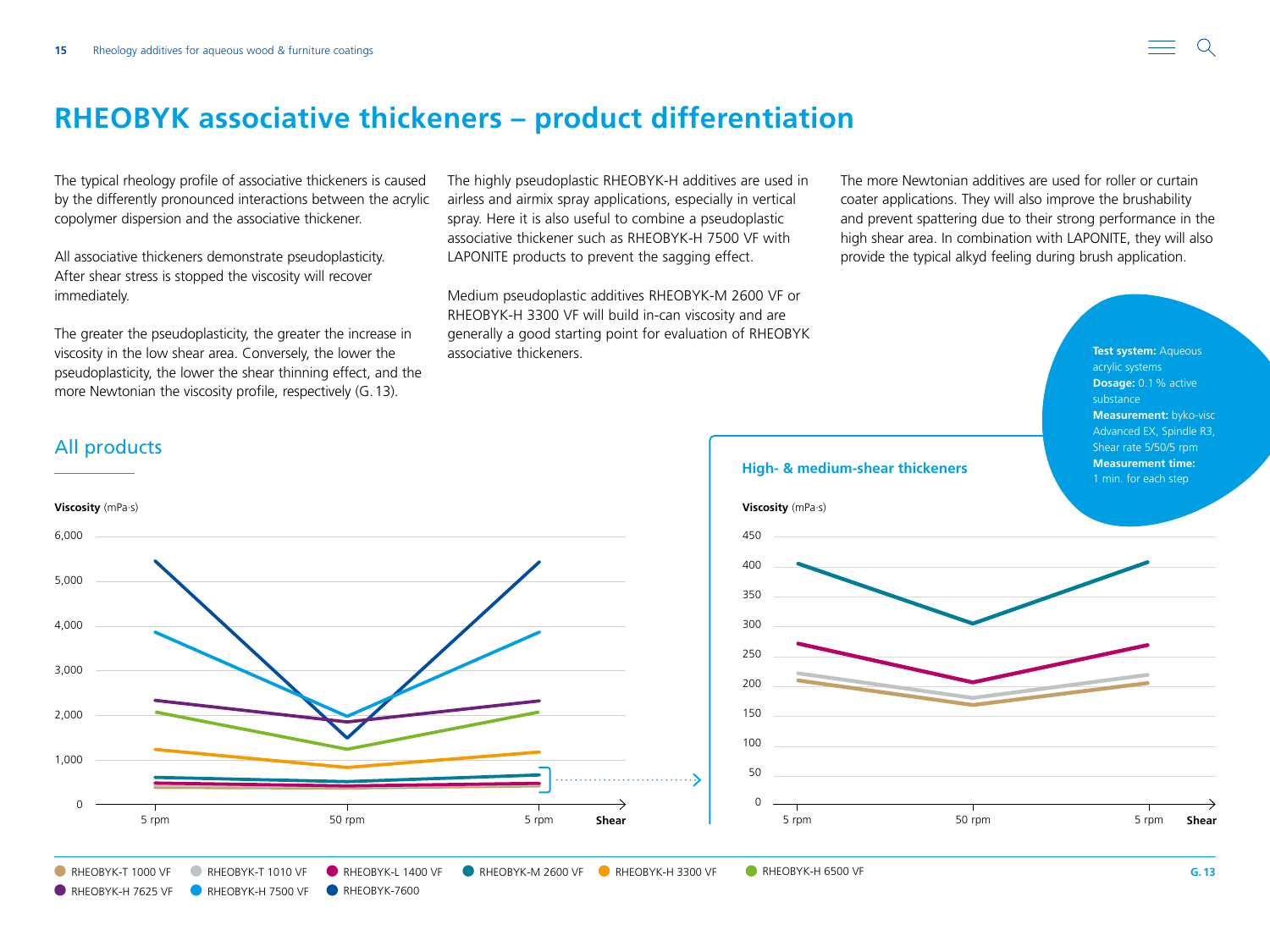## <span id="page-15-0"></span>**Influence of cosolvents on rheological properties**

## Impact of cosolvents on associative thickener performance



- Without additional cosolvent and RHEOBYK-H 3300 VF
- Butyl glycol (BG) Butyl diglycol
- Dipropylene glycol methyl ether (DPIM)
- Dipropylene glycol n-butyl ether (DPnB)
- **C** Ethyl diglycol (EDG)

Test system: aqueous floor coating based on urethane hybrid dispersion; viscosity measurement: 1 day after incorporation, Anton-Paar Rheometer; RHEOPLUS/32 V3.62, CP25-1/1 – 1,000 s-1

The efficiency of the associative thickeners strongly depends on the cosolvents used. As the water solubility of the solvent increases, the performance of the rheology additive decreases, particularly in the low shear range.

In parallel to the cosolvent, the emulsifier, the particle size of the binder emulsion and the solid content also have a strong impact on the performance of the rheology additive.

Water insoluble cosolvent have a positive effect on the viscosity build up in the low shear range because they cause the emulsion particle to swell and might also participate in the hydrophobic interactions.

## Time dependency caused by water soluble cosolvents



| 2.0% RHEOBYK-T 1000 VF |  | G.15 |
|------------------------|--|------|
| 1.5% RHEOBYK-L 1400 VF |  |      |
| 0.6% RHEOBYK-M 2600 VF |  |      |
| 0.4% RHEOBYK-H 3300 VF |  |      |
| 0.4% RHEOBYK-H 6500 VF |  |      |
|                        |  |      |

Test system: aqueous acrylic system, cosolvent BG, viscosity measurement with DIN 4 cup

When using highly water-soluble cosolvents, a significant time dependency can be observed in the performance of the associative thickeners. Therefore, special attention must be paid to viscosity development during storage so that it can be adapted to the final application conditions.

## Immediate viscosity build by usage of water insoluble cosolvents



Cosolvents with a limited solubility in water lead to a faster or instantaneous viscosity build.

However, this typical behavior might not be observed in all cases. Interactions of individual components will remain unpredictable and will need to be verified through laboratory testing.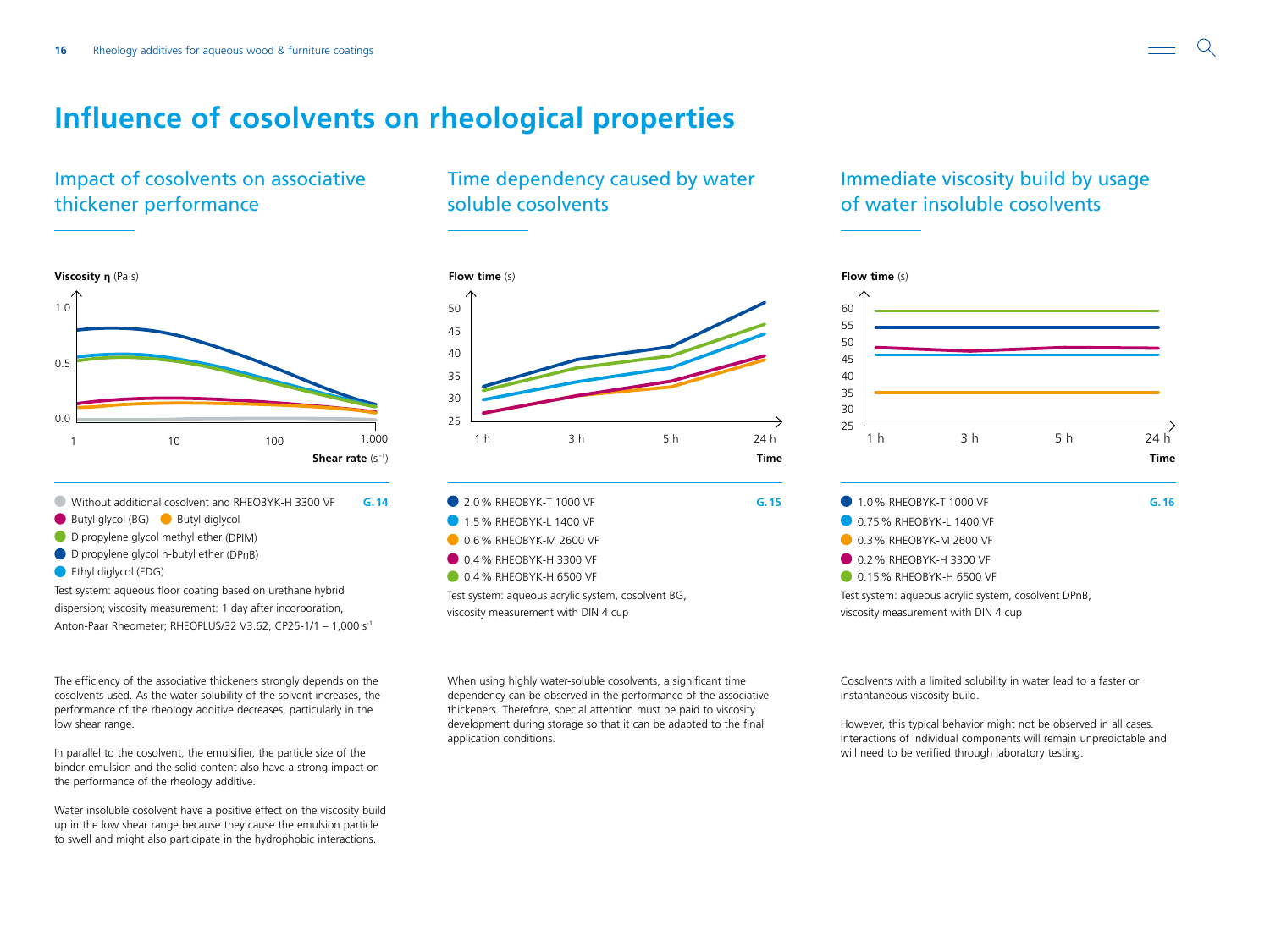## <span id="page-16-0"></span>**Selection guide for associative thickeners**

RHEOBYK-H 3300 VF is the starting point for all aqueous wood and furniture coatings. It generally performs well for all kind of application methods, but in some cases, depending on the emulsifier or cosolvent, for example, it might be necessary to switch to a different product. The testing order is shown in the following chart.

For spray applications, the flow should be adjusted to be more pseudoplastic, while roller applications require a more Newtonian viscosity profile.

Sometimes it is also useful to try combinations of two or more rheology additives, especially a combination of high and low-shear thickeners.

## Selection guide

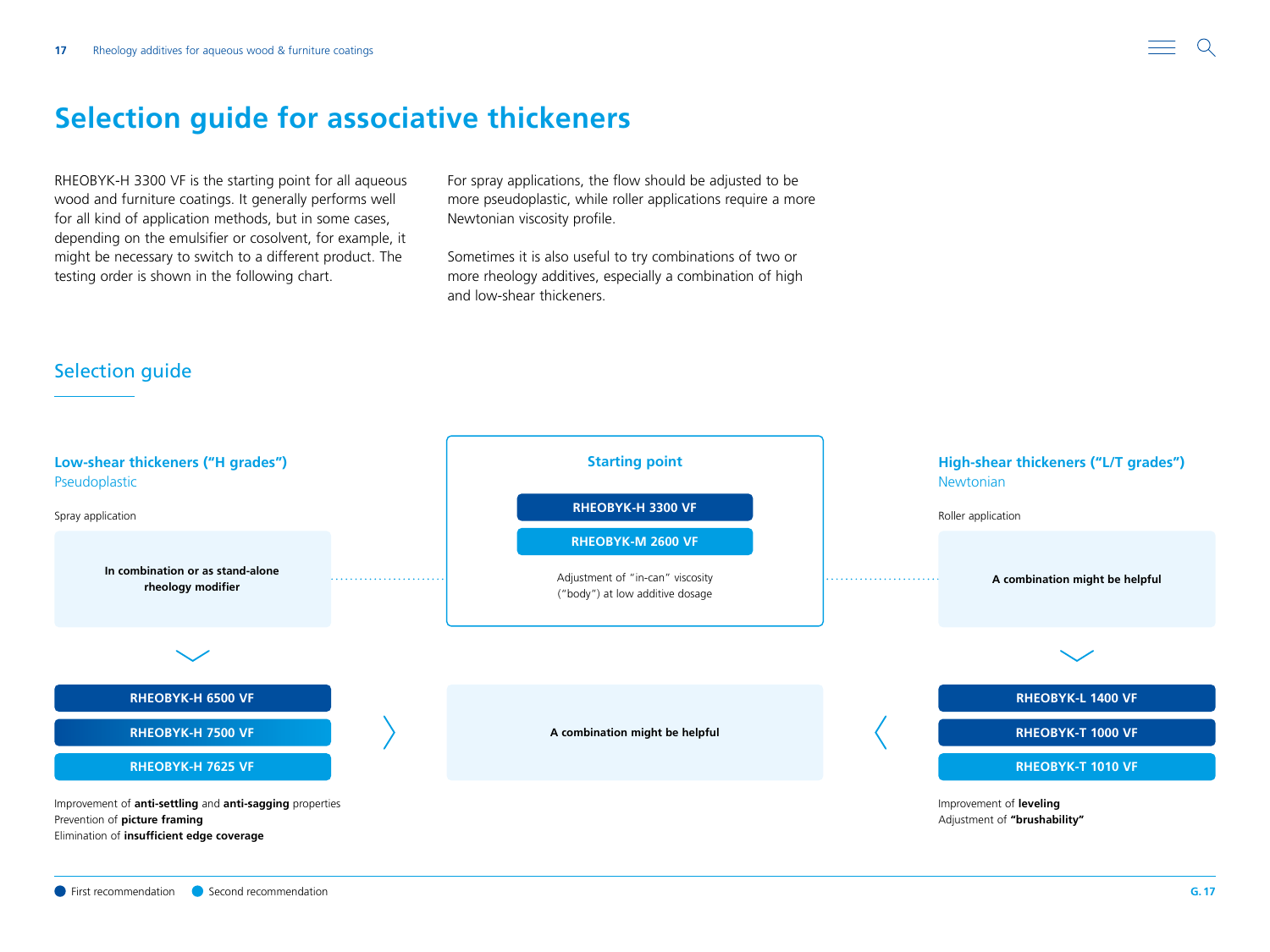## <span id="page-17-0"></span>**RHEOBYK liquid thixotropes**

RHEOBYK-420 is a liquid rheology additive that creates strong thixotropic flow behavior in coatings and printing inks. This product is a solution of a modified urea in N-methyl pyrrolidone (N-methyl pyrrolidone-free versions are also available). Their functional mechanism is based on the fact that the active substances in these additives are insoluble in common coating solvents and/or blends: properly incorporated into coating systems, the additive separates in a controlled manner, forming very fine, needle-like microcrystals, which in turn, form a threedimensional lattice structure via hydrogen bonds. The initial formation of this structure may take up to several hours. Hydrogen bonding between the urea groups of the individual molecules leads to the formation of the network structure. During application of such a modified coating system, very low shear forces are sufficient to destroy these lattice structures, giving the coating the desired low application viscosity. Following application, the structure reforms in a delayed manner that is characteristic of thixotropic materials and the viscosity of the applied wet coating layer increases again.

RHEOBYK-420 (and its derivates) is also rheologically active in pure water and does not require the presence of resins. Nevertheless, the presence of cosolvents can improve compatibility and lead to easier incorporation.

### Chemical structures



### **Modified urea products**

| <b>Product</b>         | <b>Active content Carrier</b> |              | Label | <b>Remark</b>           |
|------------------------|-------------------------------|--------------|-------|-------------------------|
| <b>RHEOBYK-420</b>     | 52 %                          | <b>NMP</b>   | چې    |                         |
| <b>RHEOBYK-D 420</b>   | 52 %                          | <b>DMSO</b>  |       | Crystallizes below 5 °C |
| <b>RHEOBYK-7420 CA</b> | 52 %                          | Cyclic amide |       |                         |
| <b>RHEOBYK-7420 ET</b> | 42 %                          | Amide ether  |       |                         |

NMP = N-methyl pyrrolidone, DMSO = Dimethyl sulfoxide **T.03**

### Network formation via hydrogen bonding

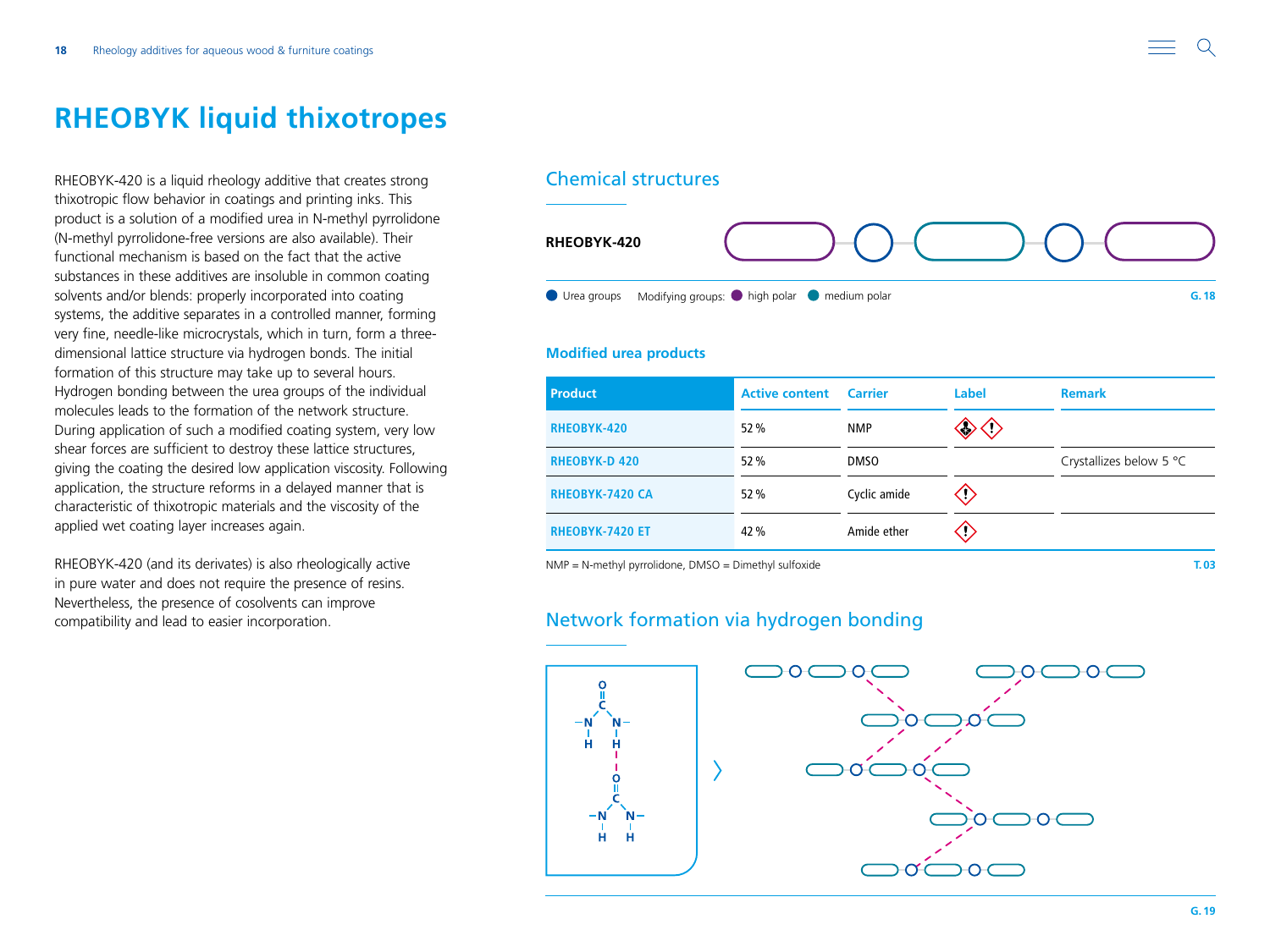### Compatibility check and improvement

### **1. Incorporation**

The first step to check compatibility is to add the liquid thixotrope to the non-pigmented formulation. It should be incorporated homogeneously while vigorously stirring.



Next, compatibility must be assessed following incorporation. This can be done visually. It might be helpful to draw the system down onto a glass plate. It might take a few minutes for the rheological effect to build up.

 $\checkmark$ 

#### **Homogeneous**

- Excellent thickening
- No particles



a good rheological effect:

#### **Inhomogeneous**

- No or only weak rheological effect
- Particles visible in the coating or application





### **Recommended cosolvents**

- Polypropylene glycol (PPG 600)
- 
- Dipropylene glycol dimethyl ether



 $\Omega$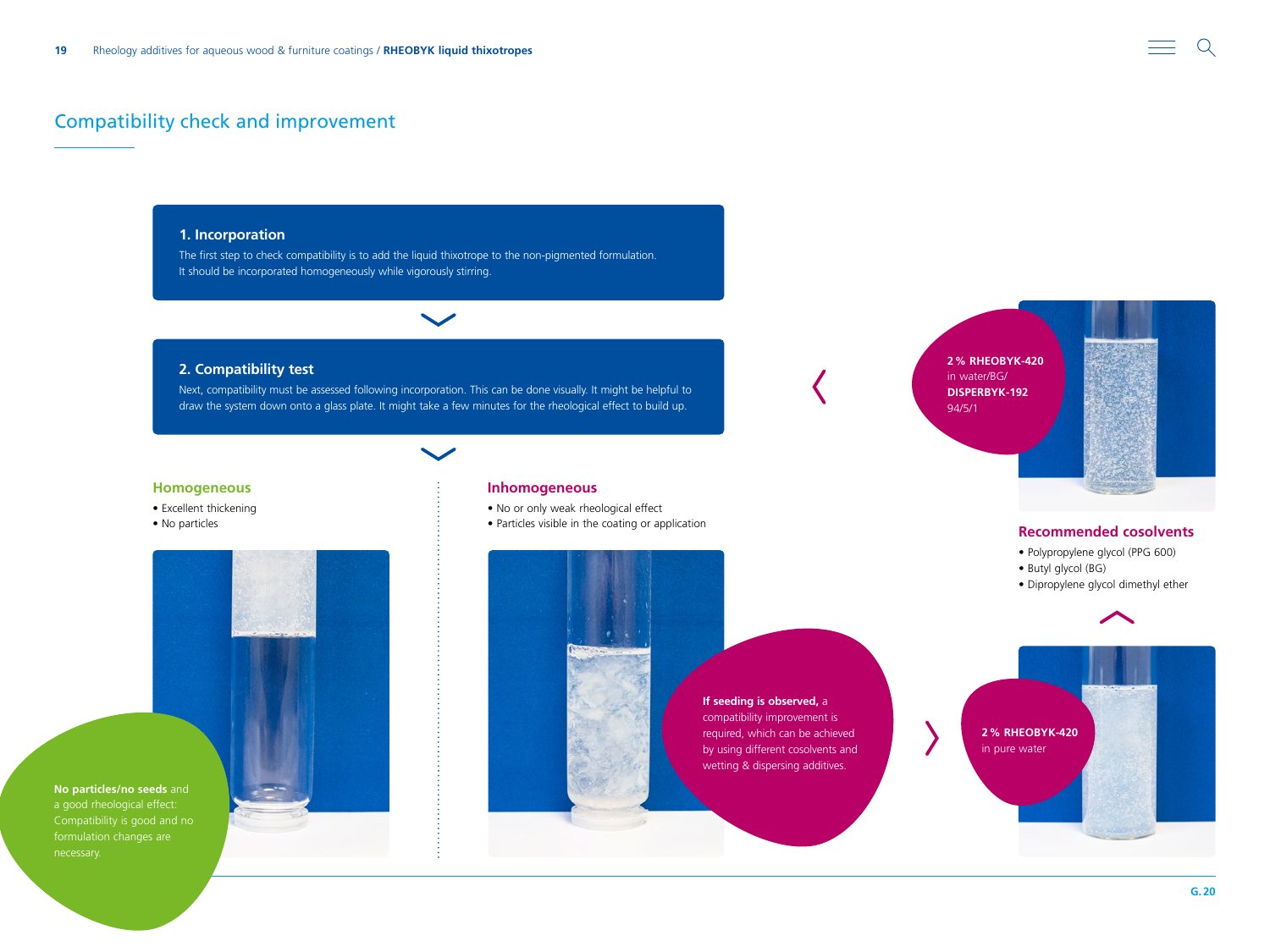## <span id="page-19-0"></span>**Natural and synthetic clays**

### **Mode of action**

LAPONITE and OPTIGEL products from BYK are smectitebased rheology additives for aqueous systems. Smectites are a group of layered silicate minerals that occur naturally, but which can also be produced synthetically. Smectites have a platelet structure; the platelets are very thin, about 1 nm. The platelet diameter is about 500-1000 nm (1 μm) for natural smectites (OPTIGEL products) and 25-50 nm for synthetic smectites (LAPONITE products). These platelet stacks then separate into their individual platelets when added to water and dispersed under high shear conditions.

### **House-of-cards structure**

The surfaces of individual LAPONITE/OPTIGEL platelets are negatively charged, but their edges are either neutral or positively charged. Because their overall charge is predominantly negative, the platelets repel each other in the suspension, a process that distributes them evenly throughout the solution.

The difference in charge between their edges and their surfaces then generates a slight edge-to-face attraction between the platelets. Small amounts of divalent cations, such as  $Ca^{2+}$  or Mg<sup>2+</sup>, can further contribute to this interaction. These produce a house-of-cards structure, which results in a gel formation.

### Mode of action – house-of-cards structure Mode of action in motion and at rest







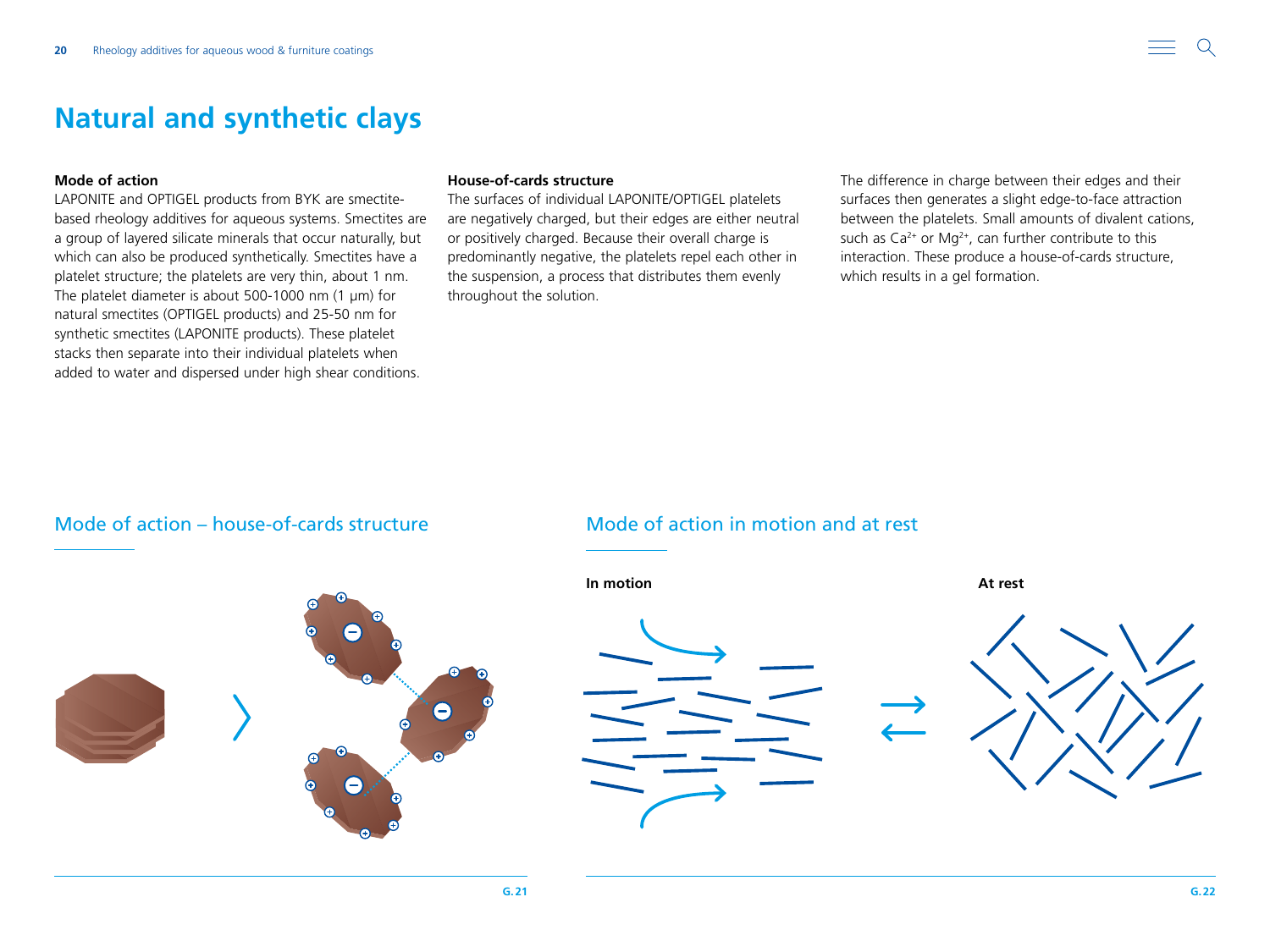### **Yield point and thixotropy**

The stability of the gel reflects the bonding strength between platelets. When external forces (such as a stirrer, paint brush or roller) act on the gel, the house-of-cards structure collapses and the gel returns to its fluid state. Once the external force is reduced, the structure reforms and the liquid again behaves like a gel. LAPONITE and OPTIGEL produce what is known as a yield point. This means, a minimum force is required before a substance starts to flow.

Additionally, the gel exhibits a thixotropic behavior. The greater the stirring force acting on the gel, the more completely the house-of-cards structure will collapse, i.e. the thinner the liquid will become. After stirring, the houseof-cards structure will reform within a short period of time and the viscosity will return to its original level.

On the other hand, the associative/Newtonian thickeners in the RHEOBYK associative thickeners product line behave differently, exhibiting virtually no yield point and remaining highly viscous, even when vigorously stirred.

### Yield point and thixotropy



### Thixotropic and pseudoplastic

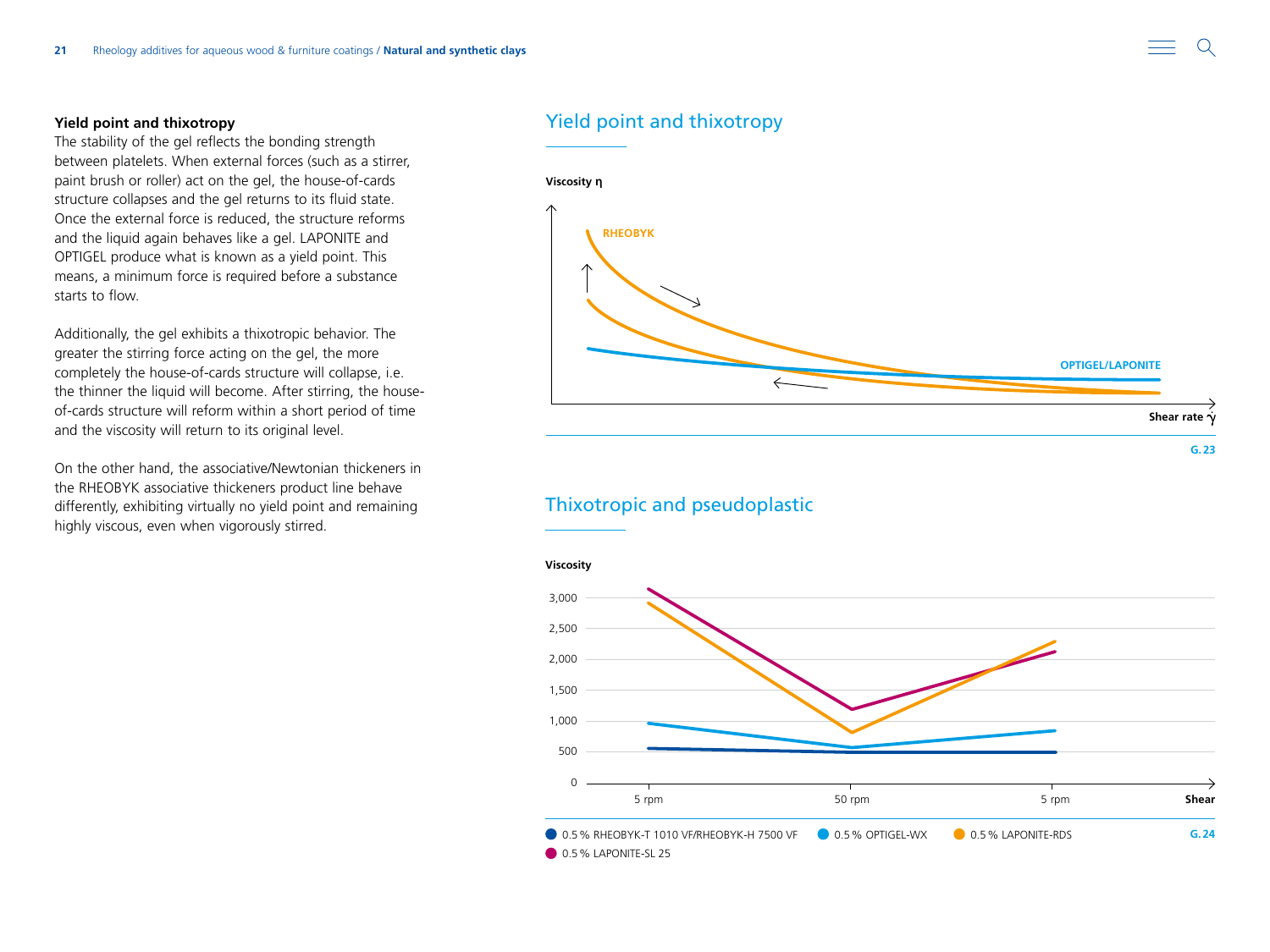## **OPTIGEL/LAPONITE – major applications**

| <b>Product</b>        | <b>Features</b>                                                                                                                                         |                                                                      |  |  |  |  |
|-----------------------|---------------------------------------------------------------------------------------------------------------------------------------------------------|----------------------------------------------------------------------|--|--|--|--|
|                       |                                                                                                                                                         |                                                                      |  |  |  |  |
|                       |                                                                                                                                                         |                                                                      |  |  |  |  |
|                       |                                                                                                                                                         |                                                                      |  |  |  |  |
|                       |                                                                                                                                                         | <b>LAPONITE-RDS and LAPONITE-S 482</b>                               |  |  |  |  |
| <b>LAPONITE-EP</b>    | Modified; for adjustment of in-can viscosity                                                                                                            | pre-mixes can be added at any stage of<br>the manufacturing process. |  |  |  |  |
| <b>LAPONITE-RD</b>    | General purpose grade; highest gel strength; pseudoplastic flow; high elasticity performance                                                            | <b>LAPONITE-SL 25</b> is ready to use at any                         |  |  |  |  |
| <b>LAPONITE-RDS</b>   | stage of the manufacturing process<br>Easier to disperse; longer processing period; higher Ca <sup>2+</sup> /Mg <sup>2+</sup> tolerance                 |                                                                      |  |  |  |  |
| <b>LAPONITE-S 482</b> | Powder grade for intermediate sole grade preparation; for higher dosage levels; for post-addition and post-correction                                   |                                                                      |  |  |  |  |
| <b>LAPONITE-SL 25</b> | Ready-to-use version; for post-addition and post-correction                                                                                             |                                                                      |  |  |  |  |
|                       |                                                                                                                                                         |                                                                      |  |  |  |  |
| <b>OPTIGEL-CK</b>     | Universal, thixotropic thickener for water-soluble systems; stabilizer for latex paints, ceramics                                                       |                                                                      |  |  |  |  |
| <b>OPTIGEL-CL</b>     | Thixotropic anti-settling agent/stabilizer for paints, ceramics                                                                                         |                                                                      |  |  |  |  |
| <b>OPTIGEL-CG</b>     | Economical, thixotropic thickener for paints and building chemicals                                                                                     |                                                                      |  |  |  |  |
| <b>OPTIGEL-CMO</b>    | Thixotropic thickener and stabilizer for paints and technical applications; compatible with large amounts of electrolytes                               |                                                                      |  |  |  |  |
|                       |                                                                                                                                                         |                                                                      |  |  |  |  |
| <b>OPTIGEL-LX</b>     | Highly effective thickener for flat and semi-gloss latex paints, silicon resin paints, and adhesives                                                    |                                                                      |  |  |  |  |
| <b>OPTIGEL-WA</b>     | Effective thickener for flat and semi-gloss latex paints, water-soluble paints, additive for the building industry and cleansers                        |                                                                      |  |  |  |  |
| <b>OPTIGEL-WM</b>     | Highly effective, universal thickener for semi-gloss latex paints, water-soluble paints, adhesives, and textile auxiliaries                             |                                                                      |  |  |  |  |
| <b>OPTIGEL-WX</b>     | Effective thickener for flat and semi-gloss latex paints, water-soluble paints, silicate paints, and printing inks                                      |                                                                      |  |  |  |  |
| <b>OPTIGEL-W 724</b>  | Highly effective thickener for semi-gloss and high PVC latex paints, water-soluble coatings, and anti-corrosion primers (i.e. 2-pack PUR, 2-pack epoxy) |                                                                      |  |  |  |  |

 $Q$  $\equiv$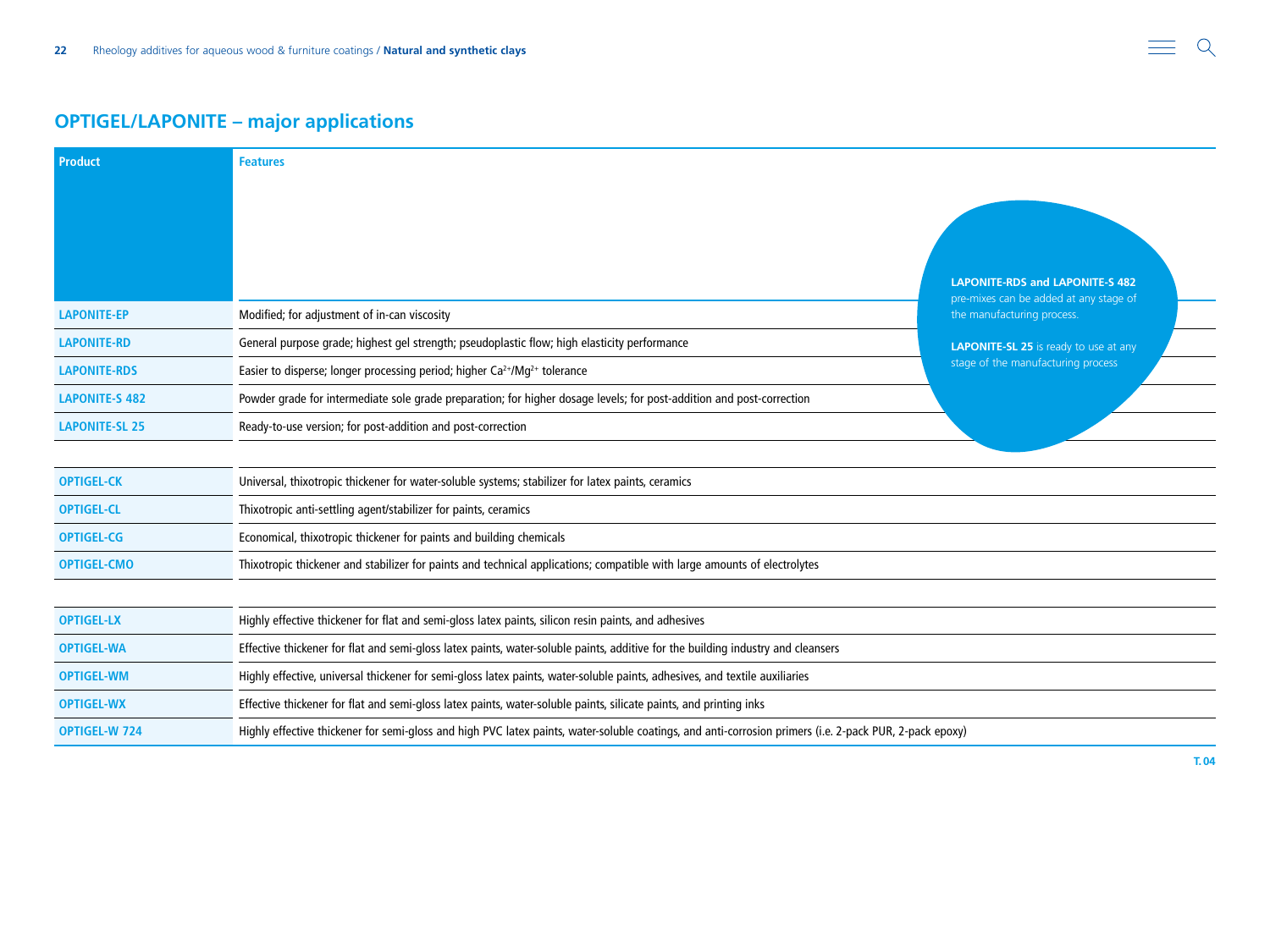### <span id="page-22-0"></span>**Benefits of the yield point**

The formation of a yield point reduces sagging. This makes it possible to apply thick coats of paint in a single application without negative side effects such as beading, dripping or sagging. This is achieved thanks to the stabilizing effect of the OPTIGEL house-of-cards structure, which rebuilds completely shortly after the paint is applied. The yield point significantly improves storage stability, keeping pigments and fillers in suspension and preventing heavier pigments from settling and lighter pigments from floating up to the surface. Thixotropic behavior alone would not have this effect; it may slow down the settling process, but does not prevent it. The system must also have a yield point, which also reduces liquid separation (syneresis).

### **Advantages**

*For your product:*

- Easy handling
- No sagging
- No dripping
- Excellent storage stability
- No settling

### **LAPONITE products**

LAPONITE-RD is a fully synthetic, inorganic product with a precisely controlled chemical composition. It has a powerful stabilizing effect. Other outstanding features are its superior whiteness and its ability to form transparent gels. LAPONITE-RDS and LAPONITE-S 482 have been modified in a way that makes these powdered products particularly easy to disperse. LAPONITE-SL 25 is a readyfor-use aqueous dispersion at 25% solid content.

*For your production processes:*

• Easy to meter • Easy to disperse • Universally applicable

### **OPTIGEL-C products**

OPTIGEL-C products are natural smectites and can be stored as a powder or as a pre-gel. They produce a high yield point in aqueous and water-soluble systems. This is why OPTIGEL-C products significantly improve the stabilization of systems and help to prevent settling and sagging without raising the apparent viscosity.

### **Modified OPTIGEL products**

OPTIGEL-LX, OPTIGEL-WA, OPTIGEL-WM, OPTIGEL-WX, and OPTIGEL-W 724 are organically modified. They increase the viscosity and give aqueous and water-soluble systems a thixotropic behavior. All OPTIGEL products are easy to disperse and are excellent stabilizers and anti-sagging agents.

### LAPONITE and OPTIGEL

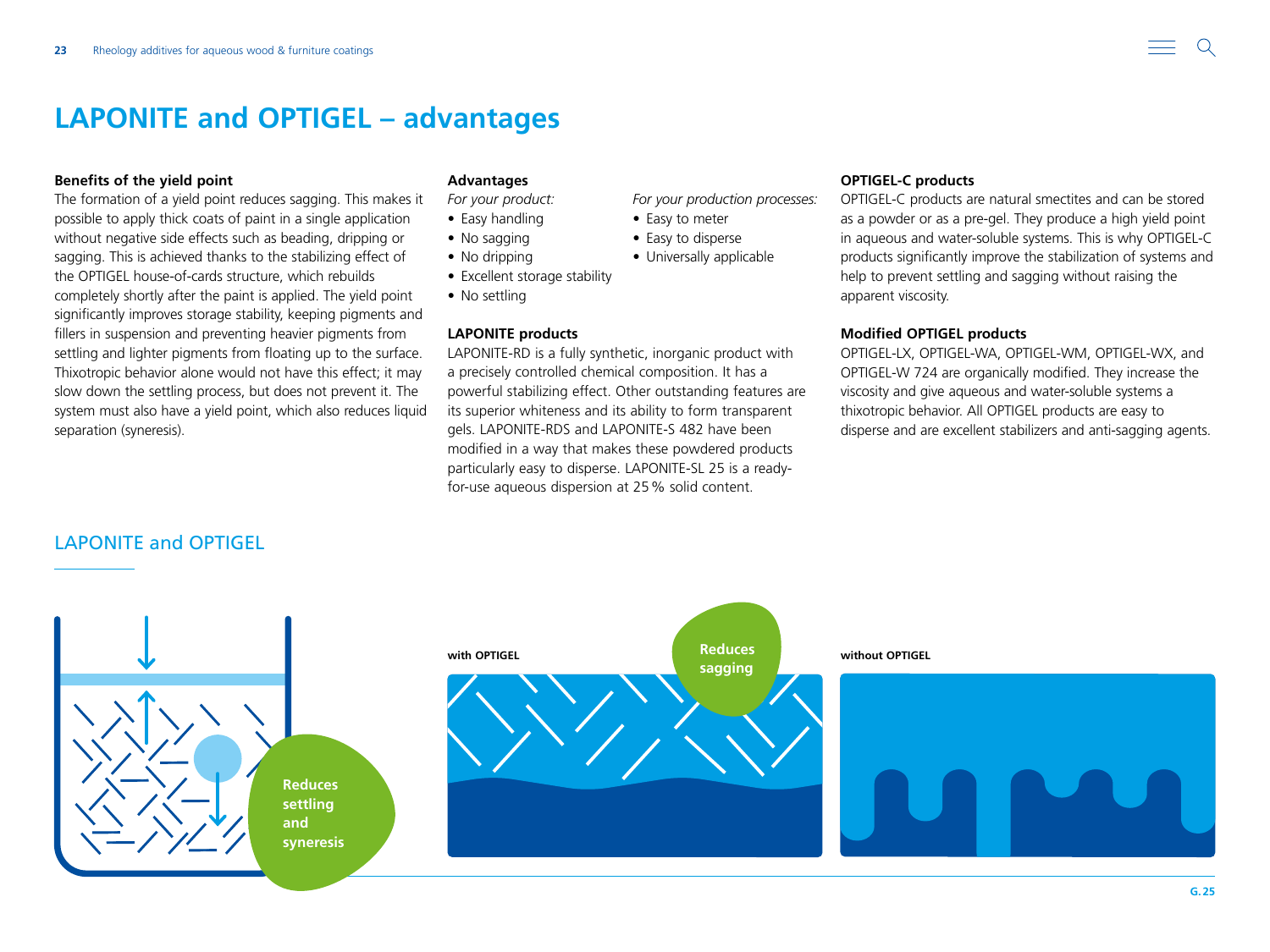## <span id="page-23-0"></span>**Producing perfect hydroclay gels**

Organoclays (bentonites, hectorites) are widely used as thickeners in coating formulations to create or enhance pseudoplastic flow behavior and thixotropy in order to counteract settling and sagging. These materials come in powder form and must be properly dispersed in the coating system to achieve the desired results. Preparing organoclay pastes in solvents (organoclay gels) as a masterbatch is often found to be very convenient because these pastes can then be easily introduced into various coating systems.

### **Theory...**

Dry organoclay powder consists of particles where many clay platelets are stacked together (G.26). Solvents penetrate the space between the platelets and the stacks swell up. High shear forces are necessary to completely separate the platelets from each other. Water is used as chemical activator to create the organoclay gel: small amounts of water are sufficient to form links between several platelets via hydrogen bonds resulting in a threedimensional network (G.26). This network, which is destroyed under shear and rebuilds when shear forces are removed, is the reason for the pseudoplastic and thixotropic flow behavior.

## Well-dispersed organoclay

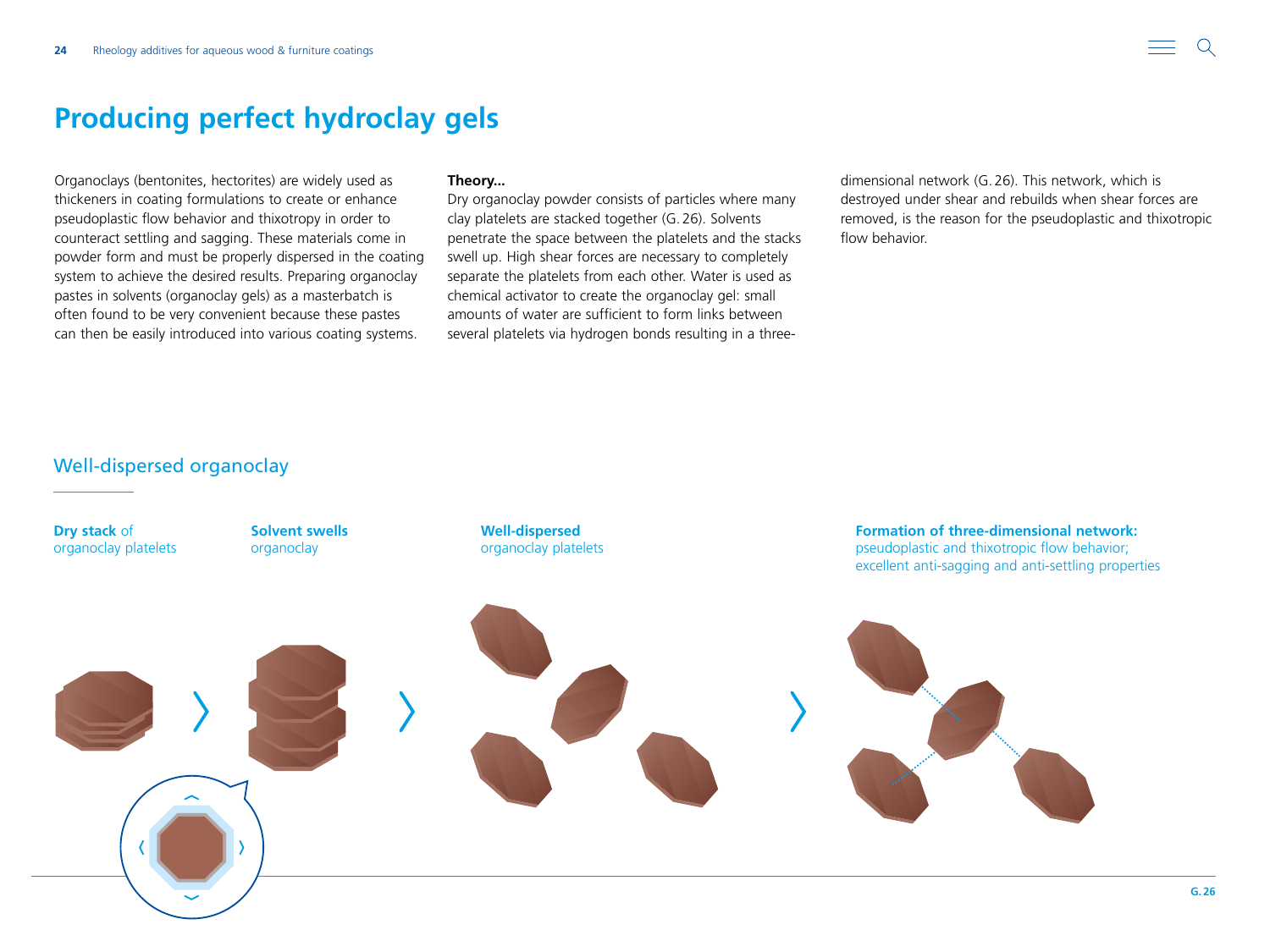### **…and practice**

In practice, it has been found that it is not possible to achieve good dispersion of the clay platelets with high shear forces alone (G.27). Incomplete dispersion yields a highly viscous paste and a significantly reduced rheological effect: insufficient anti-settling and anti-sagging properties. It is common practice to use suitable wetting and dispersing additives to guarantee complete dispersion of the clay platelets. The resulting paste has a lower viscosity, but demonstrates excellent anti-settling and anti-sagging performance when incorporated into a coating system.

### Poorly dispersed organoclay

#### **Incomplete dispersion of organoclay platelets**



**Important** High viscous paste, reduced rheological effectivity, reduced transparency

#### **LAPONITE**

### **Handling instructions – incorporation into water pre-mix preparation**

- Preparation of water pre-mixtures (preferably DI water)
- Rapid and homogenous incorporation under agitation
- Stirring period of approx. 30 min. for full activation
- Pre-mix processing period depends on water hardness and dosage (high water hardness cause pre-mix processing reduction)
- Pre-mixes should be processed as long as they are liquid (no visible structure)